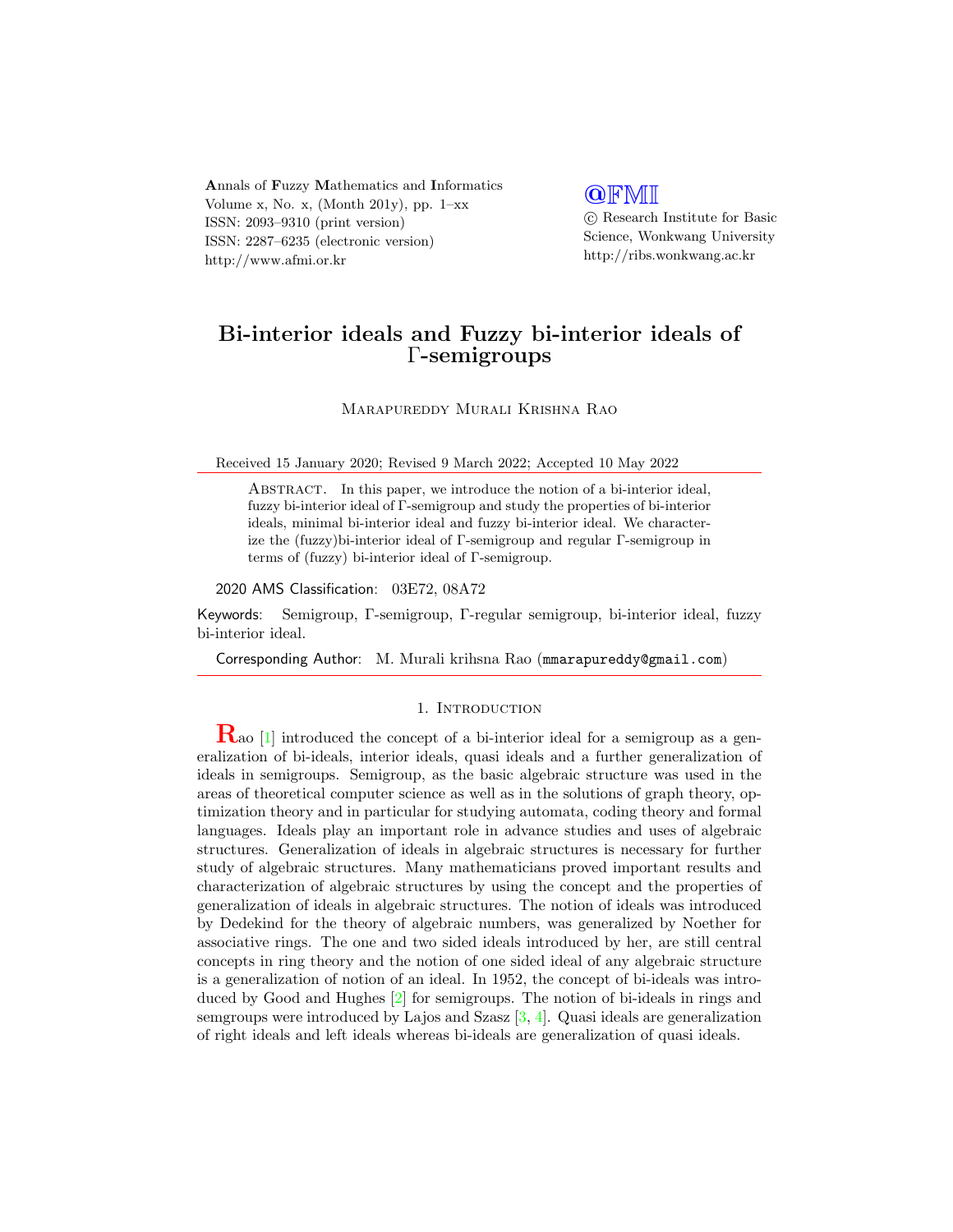Steinfeld [\[5\]](#page-15-4) first introduced the notion of quasi ideals for semigroups and then for rings. Iseki [\[6,](#page-15-5) [7\]](#page-15-6) introduced the concept of quasi ideal for a semigroup. Rao introduced the concept of bi-interior ideal for a semigroup.

Henriksen [\[8\]](#page-15-7), and Shabir and Batod [\[9\]](#page-15-8) studied ideals in semgroups. Rao [\[10\]](#page-15-9) introduced the notion of left (right) bi-quasi ideal of semigroup, Γ-semigroup and studied the properties of left bi-quasi ideals. We characterize the left bi-quasi simple Γ-semigroup and regular Γ-semigroup using left bi-quasi ideals of Γ-semigroup.

The fuzzy set theory was developed by Zadeh in 1965 [\[11\]](#page-15-10). The fuzzification of algebraic structure was introduced by Rosenfeld [\[12\]](#page-15-11) and he introduced the notion of fuzzy subgroups in 1971. Many papers on fuzzy sets appeared showing the importance of the concept and its applications to logic, set theory, group theory, ring theory, real analysis, topology, measure theory etc. Rao [\[15\]](#page-15-12) studied fuzzy soft Γsemiring, fuzzy soft k-ideal over Γ-semiring, T-fuzzy ideals of ordered Γ-semirings. Kuroki [\[13\]](#page-15-13) studied fuzzy interior ideals in semigroups.

In this paper, we introduce the notion of bi-interior ideal, fuzzy bi-interior ideal of Γ-semigroup and we characterize the regular Γ-semigroup in terms of fuzzy biinterior ideals of Γ-semigroup.

#### 2. Preliminaries

In this section we will recall some of the fundamental concepts and definitions, which are necessary for this paper.

**Definition 2.1** ([\[1\]](#page-15-0)). A semigroup is an algebraic system  $(S,.)$  consisting of a nonempty set  $S$  together with an associative binary operation ".".

**Definition 2.2** (1). A subsemigroup T of S is a non-empty subset T of S such that  $TT \subset T$ .

**Definition 2.3** ([\[1\]](#page-15-0)). A non-empty subset T of S is called a *left (right) ideal* of S, if  $ST \subseteq T(TS \subseteq T)$ .

**Definition 2.4** ([\[1\]](#page-15-0)). A non-empty subset T of a semigroup S is called an *ideal* of S, if it is both a left ideal and a right ideal ofS.

**Definition 2.5** ([\[1\]](#page-15-0)). A non-empty Q of a semigroup S is called a quasi ideal of S, if  $QS \cap SQ \subseteq Q$ .

**Definition 2.6** ([\[1\]](#page-15-0)). A sub semigroup T of a semigroup S is called a *bi-ideal* of S, if  $TST \subseteq T$ .

**Definition 2.7** ([\[1\]](#page-15-0)). A sub semigroup T of a semigroup S is called an *interior ideal* of S, if  $STS \subseteq T$ .

**Definition 2.8** ([\[1\]](#page-15-0)). An element a of a semigroup S is called a *regular element*, if there exists an element b of S such that  $a = aba$ .

**Definition 2.9** ([\[1\]](#page-15-0)). A semigroup S is called a *regular semigroup*, if every element of S is a regular element.

**Definition 2.10** ([\[14\]](#page-15-14)). Let M and  $\Gamma$  be non-empty sets. Then we call M a  $\Gamma$ semigroup, if there exists a mapping  $M \times \Gamma \times M \to M$  (the image of  $(x, \alpha, y)$  will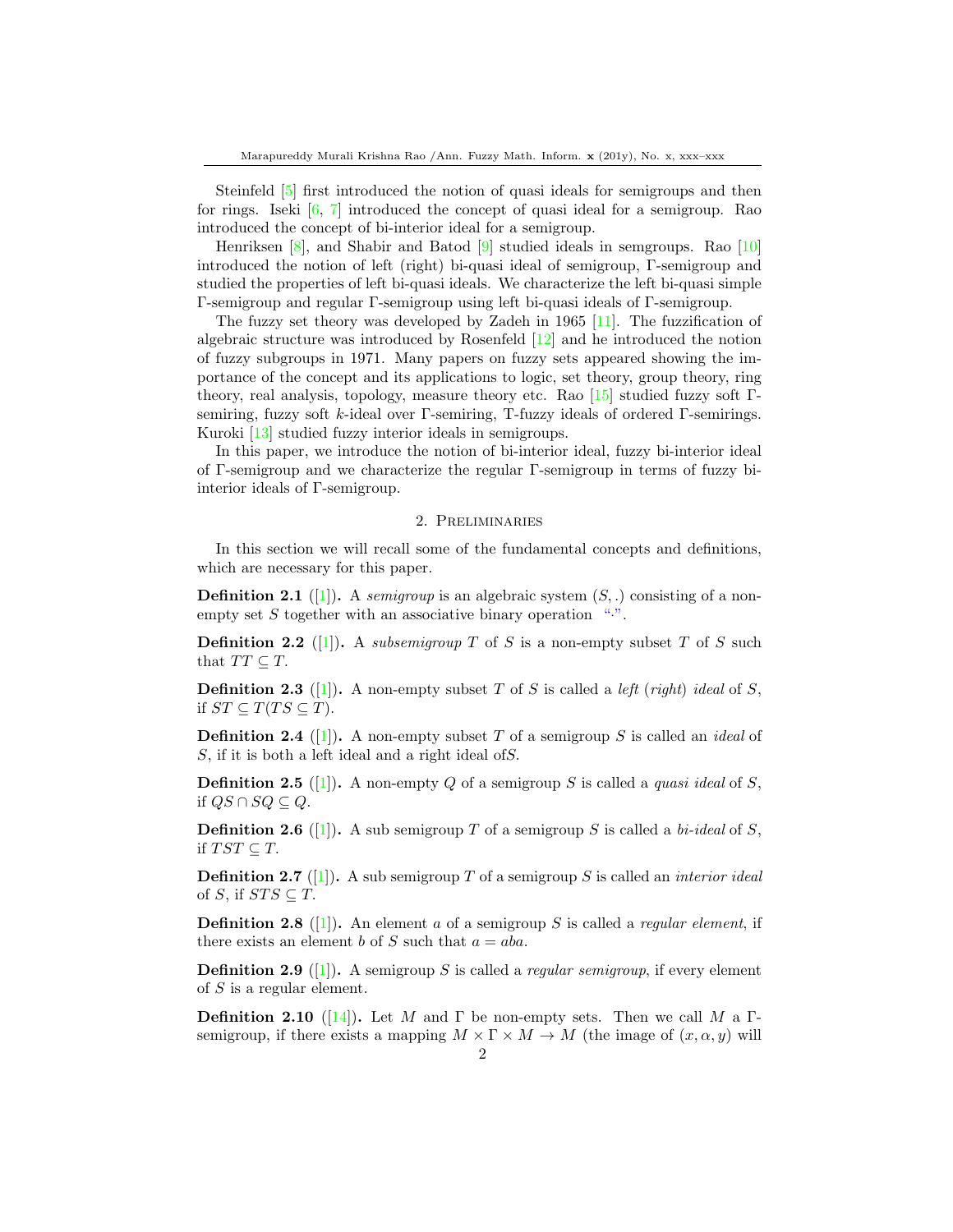be denoted by  $x\alpha y, x, y \in M, \alpha \in \Gamma$ ) such that it satisfies  $x\alpha (y\beta z) = (x\alpha y)\beta z$  for all x,  $y, z \in M$  and  $\alpha, \beta \in \Gamma$ .

**Definition 2.11** ([\[14\]](#page-15-14)). A non-empty subset A of  $\Gamma$ -semigroup M is called

- (i) a Γ-subsemigroup of M if  $A\Gamma A \subseteq A$ ,
- (ii) a quasi ideal of M, if  $A\Gamma M \cap M\Gamma A \subseteq A$ ,
- (iii) a bi-ideal of M, if  $A\Gamma M\Gamma A\subseteq A$ ,
- (iv) an *interior ideal* of M, if  $M\Gamma A\Gamma M \subseteq A$ ,
- (v) a left (right) ideal of M, if  $M\Gamma A \subseteq A(A\Gamma M \subseteq A)$ .
- (vi) an *ideal*, if  $A\Gamma M \subseteq A$  and  $M\Gamma A \subseteq A$ .

**Definition 2.12** ([\[14\]](#page-15-14)). AF-semigroup M is said to be *left* (right) singular, if for each  $a \in M$ , there exists  $\alpha \in \Gamma$  such that  $a\alpha b = a(a\alpha b = b)$  for all  $b \in M$ .

**Definition 2.13** ([\[14\]](#page-15-14)). A Γ-semigroup M is said to be *commutative*, if  $a\alpha b =$ baa, for all a,  $b \in M$  for all  $\alpha \in \Gamma$ .

**Definition 2.14** ([\[14\]](#page-15-14)). Let M be a Γ-semigroup. An element  $a \in M$  is said to be an *idempotent* of M, if there exist  $\alpha \in \Gamma$  such that  $a = a\alpha a$  and a is also said to be α -idempotent.

**Definition 2.15** ([\[14\]](#page-15-14)). Let M be a Γ-semigroup. If every element of M is an idempotent of  $M$ , then  $M$  is said to be *band*.

**Definition 2.16** ([\[14\]](#page-15-14)). Let M be a Γ-semigroup. An element  $a \in M$  is said to be a regular element of M, if there exist  $x \in M$ ,  $\alpha, \beta \in \Gamma$  such that  $a = a\alpha x\beta a$ .

**Definition 2.17** ([\[14\]](#page-15-14)). Let M be a Γ-semigroup. If every element of M, is a regular element of M, then M is said to be a regular  $\Gamma$ -semigroup.

**Definition 2.18** ([\[15\]](#page-15-12)). Let M be a non-empty set. A mapping  $\mu : M \to [0,1]$  is called a fuzzy subset of M.

**Definition 2.19** ([\[15\]](#page-15-12)). If  $\mu$  is a fuzzy subset of M for  $t \in [0,1]$ , then the set  $\mu_t = \{x \in M \mid \mu(x) \geq t\}$  is called a *level subset* of M with respect to a fuzzy subset  $\mu$ .

**Definition 2.20** ([\[15\]](#page-15-12)). A fuzzy subset  $\mu : M \to [0, 1]$  is a non-empty fuzzy subset if  $\mu$  is not a constant function.

**Definition 2.21** ([\[15\]](#page-15-12)). For any two fuzzy subsets  $\lambda$  and  $\mu$  of  $M$ ,  $\lambda \subseteq \mu$  means  $\lambda(x) \leq \mu(x)$  for all  $x \in M$ .

**Definition 2.22** ([\[15\]](#page-15-12)). Let A be a non-empty subset of M. The characteristic function of A is a fuzzy subset of M is defined by  $\chi_A(x) = \begin{cases} 1, & \text{if } x \in A; \\ 0, & \text{if } x \notin A. \end{cases}$ 0, if  $x \notin A$ .

**Definition 2.23** ([\[15\]](#page-15-12)). Let f and g be fuzzy subsets of S. Then  $f \cup q$ ,  $f \cap q$  are fuzzy subsets of S defined by  $f \cup g(x) = \max\{f(x), g(x)\}, f \cap g(x) = \min\{f(x), g(x)\}\$ for all  $x \in S$ . And  $f \circ g$  is defined by: for all  $z \in S$ ,

> $f \circ g(z) =$  $\sqrt{ }$ J  $\mathcal{L}$  $\sup_{z = xy, x, y \in S} \{ \min\{f(x), g(y)\} \}$ 0 otherwise.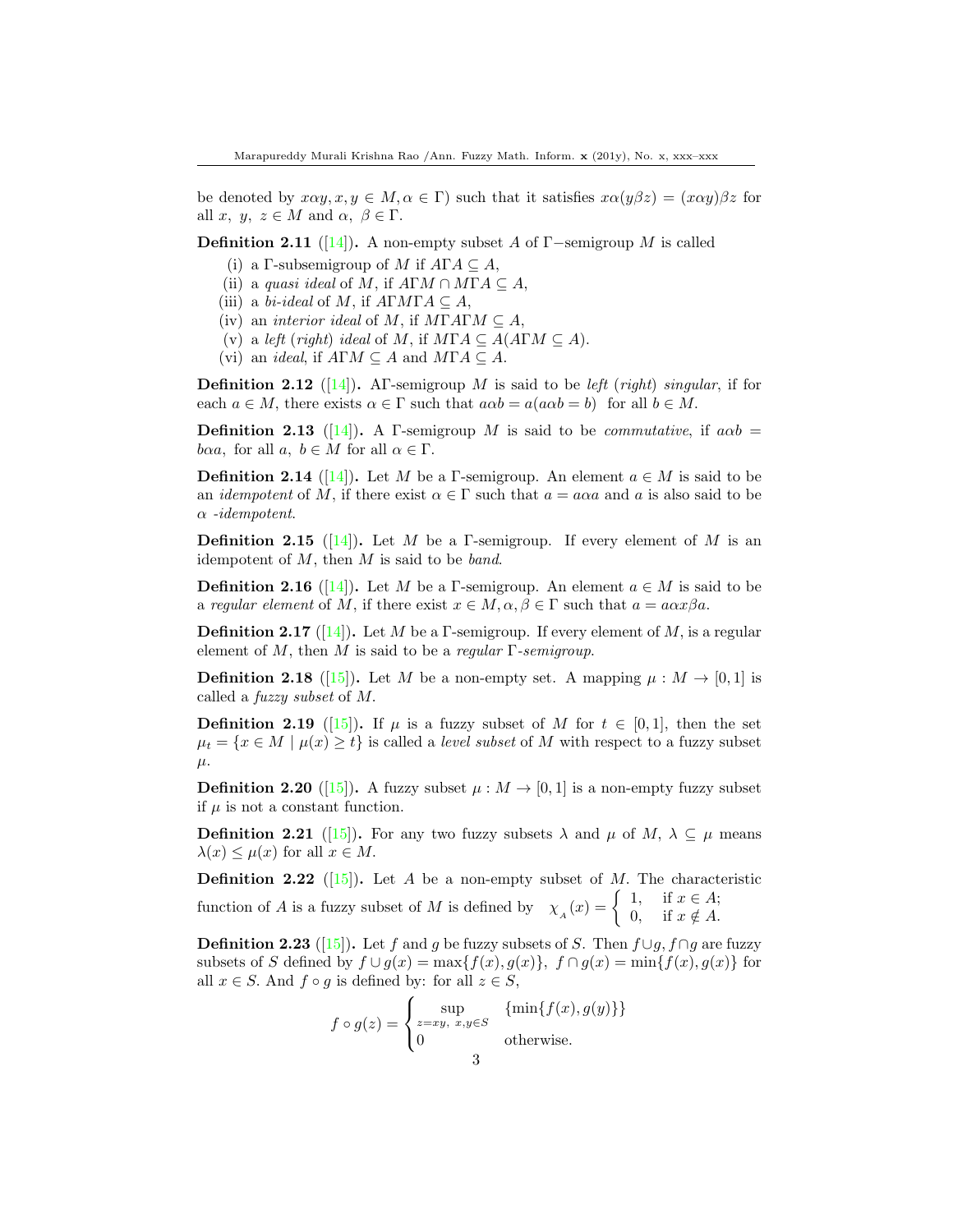**Definition 2.24** ([\[10\]](#page-15-9)). A fuzzy subset  $\mu$  of a Γ-semigroup M is called

- (i) a fuzzy Γ-subsemigroup of M, if  $\mu(x\alpha y) \geq min {\mu(x), \mu(y)}$  for all  $x, y \in$  $M, \alpha \in \Gamma$ ,
- (ii) a fuzzy left (right) ideal of M, if  $\mu(x\alpha y) \ge \mu(y)$  ( $\mu(x)$ ) for all  $x, y \in M$ ,  $\alpha \in$ Γ,
- (iii) a fuzzy ideal of M, if  $\mu(x\alpha y) \geq max \{ \mu(x), \mu(y) \}$  for all  $x, y \in M$ ,  $\alpha \in \Gamma$ ,
- (iv) a fuzzy bi-ideal of M, if  $\mu \circ \chi_M \circ \mu \subseteq \mu$  for all  $x, y \in M$ ,
- (v) a fuzzy quasi-ideal, if  $\mu \circ \chi_M \cap \chi_M \circ \mu \subseteq \mu$  for all  $x, y \in M$ .

#### 3. Bi-interior ideals of Γ-semgroups

In this section, we introduce the notion of a bi-interior ideal as a generalization of bi-ideal and interior ideal of Γ-semigroup and study the properties of bi-interior ideals of a Γ-semigroup.

**Definition 3.1.** A non-empty subset B of a  $\Gamma$ -semigroup M is said to be bi-interior *ideal* of M, if B is a Γ-subsemigroup of M and  $M \Gamma B \Gamma M \cap B \Gamma M \Gamma B \subseteq B$ .

**Definition 3.2.** A Γ-semigroup M is said to be bi-interior simple  $\Gamma$ -semgroup, if M has no bi-interior ideals other than M itself.

In the following theorem, we mention some important properties and we omit the proofs since proofs are straight forward.

<span id="page-3-0"></span>**Theorem 3.3.** Let M be a  $\Gamma$ -semigroup. Then the following hold.

- (1) Every left ideal is a bi-interior ideal of M.
- (2) Every right ideal is a bi-interior ideal of M.
- (3) Every quasi ideal is a bi-interior ideal of M.
- (4) If A and B are bi-interior ideals of M then AΓB and BΓA are bi-interior ideals of M.
- (5) Every ideal is a bi-interior ideal of M.
- (6) If B is a bi-interior ideal of M then  $B\Gamma M$  and  $M\Gamma B$  are bi-interior ideals of M.

**Theorem 3.4.** Every bi-ideal of a  $\Gamma$ -semigroup M is a bi-interior ideal of M.

*Proof.* Let B be a bi-ideal of M. Then  $B\Gamma M \Gamma B \subseteq B$ . Thus  $B\Gamma M \Gamma B \cap M \Gamma B \Gamma B \subseteq$  $B\Gamma M\Gamma B \subseteq B$ . So every bi-ideal of M is a bi-interior ideal of M.

**Theorem 3.5.** Every interior ideal of a  $\Gamma$ -semigroup M is a bi-interior ideal of M.

*Proof.* Let I be an interior ideal of the M. Then  $I\Gamma M\Gamma I \cap M\Gamma I\Gamma M \subseteq M\Gamma I\Gamma M \subseteq I$ . Thus I is a bi-interior ideal of M.

Theorem 3.6. Let M be a simple Γ-semigroup. Every bi-interior ideal is a bi-ideal of M.

*Proof.* Let M be a simple Γ-semigroup and B be a bi-interior ideal of M. Then  $M\Gamma B\Gamma M \cap B\Gamma M\Gamma B \subseteq B$  and  $M\Gamma B\Gamma M$  is an ideal of M. Since M is a simple Γ-semigroup, we have  $M\Gamma B\Gamma M = M$ . Thus  $M\Gamma B\Gamma M \cap B\Gamma M\Gamma B \subseteq B$ . So  $M \cap$  $B\Gamma M\Gamma B \subseteq B$ . Hence  $B\Gamma M\Gamma B \subseteq B$ .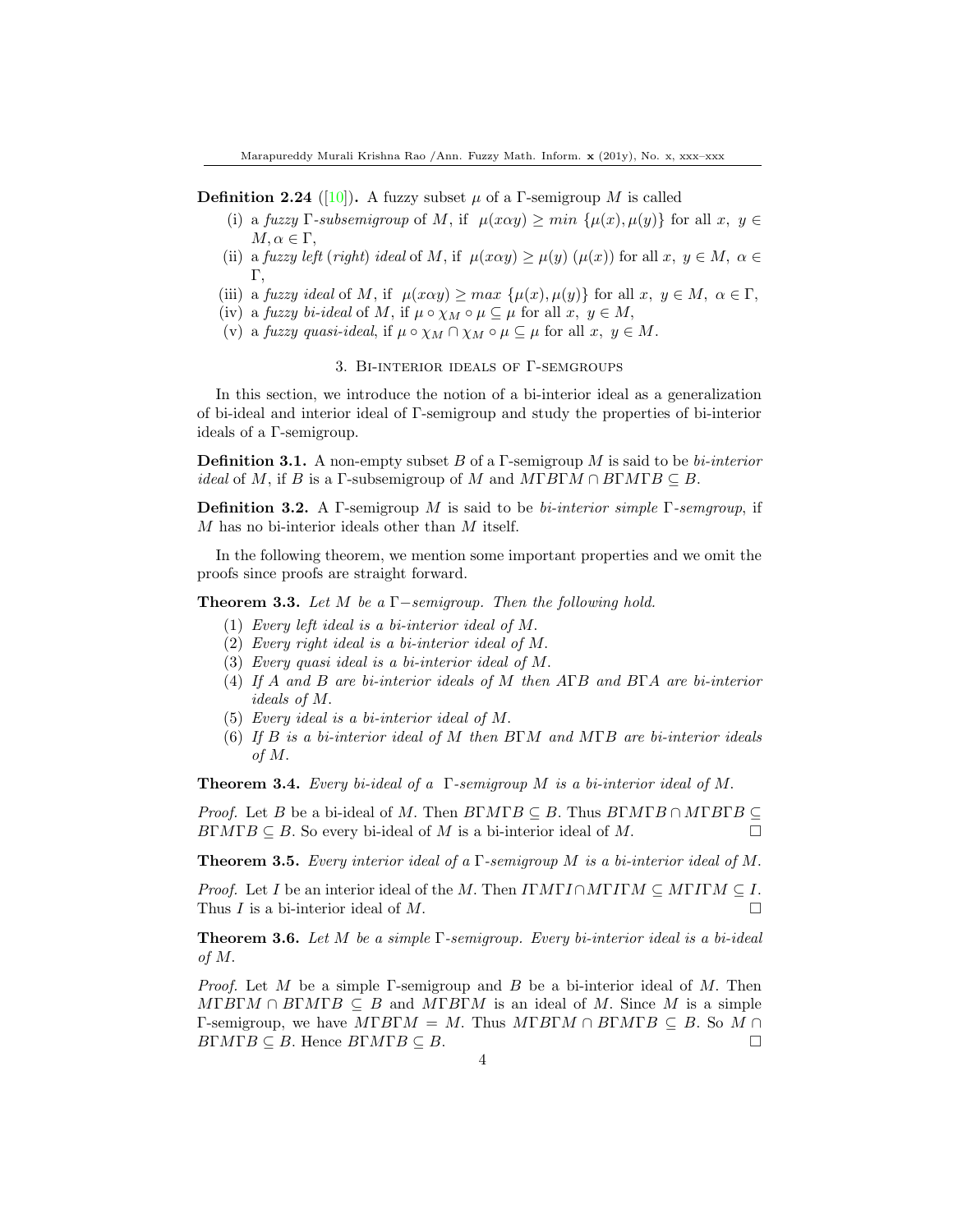**Theorem 3.7.** Let M be a Γ-semigroup. Then M is a bi-interior simple Γ-semigroup if and only if  $M\Gamma a\Gamma M \cap a\Gamma M\Gamma a = M$  for all  $a \in M$ .

*Proof.* Suppose M is a bi-interior simple Γ-semigroup and let  $a \in M$ . We know that  $M\Gamma a\Gamma M\Gamma a$  is a bi-interior ideal of M. Then  $M\Gamma a\Gamma M\Gamma a = M$  for all  $a \in M$ .

Conversely, suppose that  $M\Gamma a\Gamma M\cap a\Gamma M\Gamma a = M$  for all  $a \in M$ . Let B be a bi-interior ideal of Γ-semigroup M and let  $a \in B$ , we have

 $M = M\Gamma a\Gamma M \cap a\Gamma M\Gamma a \subseteq M\Gamma B\Gamma M \cap B\Gamma M\Gamma B \subseteq B.$ 

Thus  $M = B$ . So M is a bi-interior simple Γ-semigroup.

**Theorem 3.8.** If  $L$  is a minimal left ideal and  $R$  is a minimal right ideal of a  $\Gamma$ -semigroup M, then  $B = R\Gamma L$  is a minimal bi-interior ideal of M.

*Proof.* Obviously,  $B = R\Gamma L$  is a bi-interior ideal of M. Suppose A is a bi-interior ideal of M such that  $A \subseteq B$ . Since L is a left ideal of M, we get

$$
M\Gamma A \subseteq M\Gamma B = M\Gamma R\Gamma L \subseteq L.
$$

Similarly, we can prove  $A\Gamma M \subseteq R$ . Then  $M\Gamma A = L$ ,  $A\Gamma M = R$ . Thus we have

 $B = A\Gamma M\Gamma M\Gamma A \subseteq A\Gamma M\Gamma A$ ,  $B = R\Gamma L = R\Gamma M\Gamma A \subseteq M\Gamma A \subseteq M\Gamma A\Gamma M$ .

So  $B \subseteq A\Gamma M\Gamma A \cap M\Gamma A\Gamma M \subseteq A$ . Hence  $A = B$ . Therefore B is a minimal bi-interior ideal of  $M$ .

**Theorem 3.9.** The intersection of a bi-interior ideal B of a  $\Gamma$ -semigroup M and a Γ-subsemigroup A of M is a bi-interior ideal of M.

*Proof.* Let B be a bi-interior ideal B of M and A be a  $\Gamma$ -subsemigroup of M. Suppose  $C = B \cap A$ . Since A is a Γ-subsemigroup of M and  $C \subseteq A$ , we get

$$
(3.1) \t\t \tCTATC \subseteq A\Gamma A\Gamma A \subseteq A.
$$

It is clear that  $CTATC \subseteq B\Gamma A\Gamma B \subseteq B\Gamma M\Gamma B$ . Then  $M\Gamma C\Gamma M \subseteq M\Gamma B\Gamma M$ . Thus  $\gamma_{\Gamma}$  are  $\alpha \circ M_{\Gamma}$  and  $\alpha \circ M_{\Gamma}$  and  $\alpha \circ M_{\Gamma}$  and  $\alpha \circ M_{\Gamma}$ 

$$
C\Gamma A\Gamma C\cap M\Gamma C\Gamma M\subseteq B\Gamma M\Gamma B\cap M\Gamma B\Gamma M\subseteq B.
$$

So by (3.1),  $CTATC \cap MTCTM \subseteq CTATC \subseteq A$ . Hence we have

$$
CTATC \cap MTC\Gamma M \subseteq B \cap A = C.
$$

Therefore the result holds.  $\Box$ 

**Theorem 3.10.** Let A and C be  $\Gamma$ -subsemigroups of M and  $B = A\Gamma C$ . If A is the left ideal, then B is a bi-interior ideal of M.

*Proof.* Let A and C be Γ−subsemigroups of M and  $B = A\Gamma C$ . Suppose A is the left ideal of M. Then  $B\Gamma M\Gamma B = A\Gamma C\Gamma M\Gamma A\Gamma C = A\Gamma C\Gamma A\Gamma C \subseteq A\Gamma C = B$ . Thus we have

$$
BTMTB \cap MTBTM \subseteq B\Gamma M\Gamma B \subseteq B.
$$

So  $B$  is a bi-interior ideal of  $M$ .

Corollary 3.11. Let A and C be Γ-subsemigroups of Γ-semigroup M and  $B = A\Gamma C$ . If  $C$  is a right ideal, then  $B$  is a bi-interior ideal of  $M$ .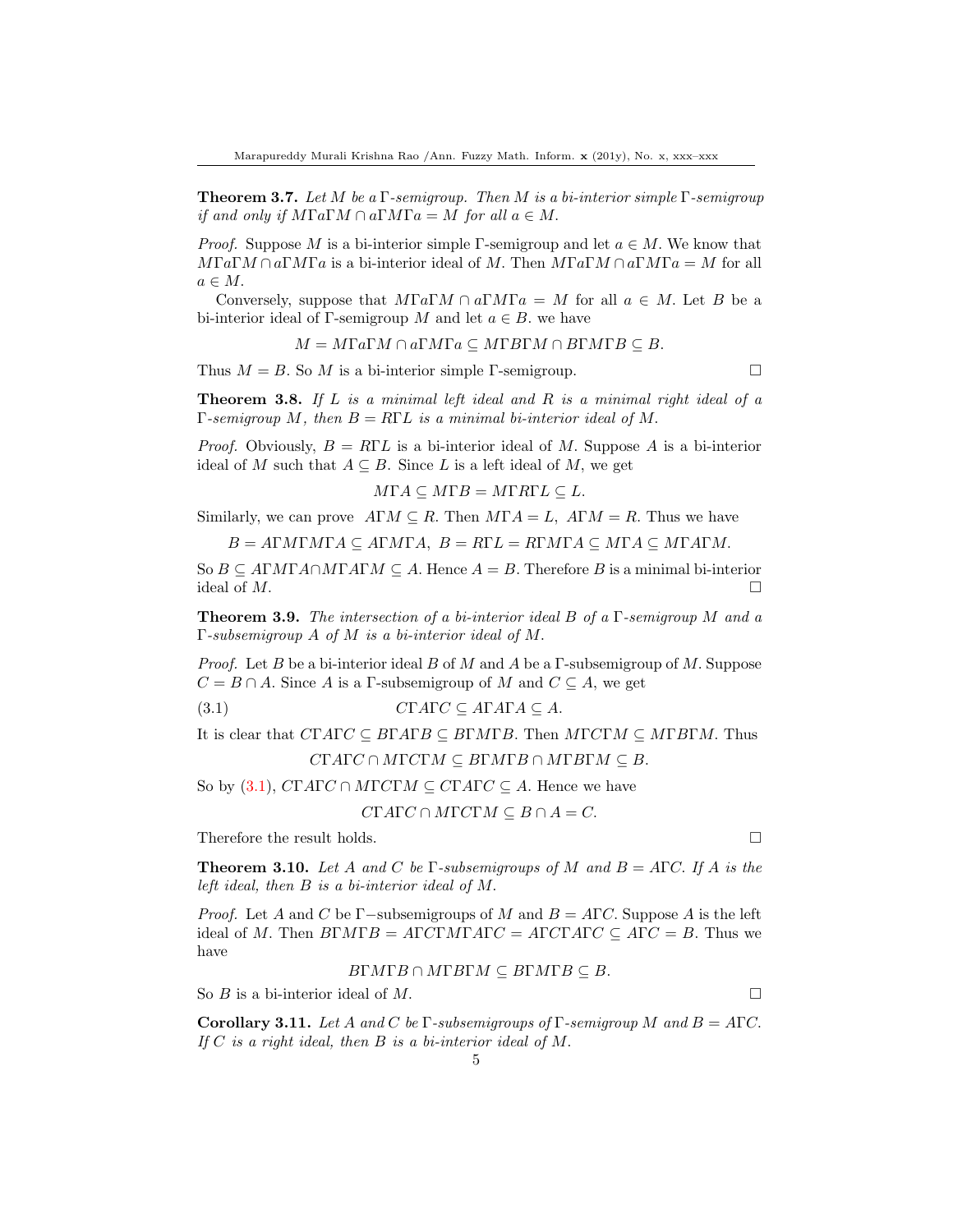**Theorem 3.12.** Let M be a Γ−semigroup and T be a non-empty subset of M. Then every Γ-semigroup of T containing  $T\Gamma M\Gamma T\cup M\Gamma T\Gamma M$  is a bi-interior ideal of M.

*Proof.* Let B be a Γ-semigroup of T containing  $TTM\Gamma T \cup MTT\Gamma M$ . Then clearly,

$$
BTMTB \subseteq TTMTT \subseteq TTMTT \cup MTTTM \subseteq B
$$

. Thus  $B\Gamma M\Gamma B \cap M\Gamma T\Gamma M \subseteq B$ . So B is a bi-interior ideal of M.

**Theorem 3.13.** Let M be a regular  $\Gamma$ -semigroup. Then every bi-interior ideal of M is an ideal of M.

*Proof.* Let  $B$  be a bi-interior ideal of  $M$ . Then clearly,

 $B\Gamma M\Gamma B\cap M\Gamma B\Gamma M\subseteq B.$ 

Since M is regular,  $B\Gamma M \subseteq B\Gamma M\Gamma B$ . Thus  $B\Gamma M \subseteq M\Gamma B\Gamma M$ . So we have  $B\Gamma M \subseteq B\Gamma M\Gamma B \cap M\Gamma B\Gamma M \subseteq B$ .

Similarly, we can show that  $M\Gamma B \subseteq B\Gamma M\Gamma B \cap M\Gamma B\Gamma M \subseteq B$ .

**Theorem 3.14.** Let M be a  $\Gamma$ -semigroup. Then the following statements are equivalent:

- (1) M is a bi-interior simple  $\Gamma$ -semgroup,
- (2)  $M\Gamma a = M$  for all  $a \in M$ ,
- (3)  $\langle a \rangle = M$  for all  $a \in M$ , where  $\langle a \rangle$  is the smallest bi-interior ideal generated by a.

*Proof.* Let  $M$  be a Γ−semigroup.

 $(1) \Rightarrow (2)$ : Suppose M is a bi-interior simple Γ-semgroup,  $a \in M$  and  $B = M\Gamma a$ . Then  $B$  is a left ideal of  $M$ . Thus by Theorem [3.3](#page-3-0),  $B$  is a bi-interior ideal of  $M$ . So  $B = M$ . Hence  $M\Gamma a = M$  for all  $a \in M$ .

 $(2) \Rightarrow (3)$ : Suppose  $M\Gamma a = M$  for all  $a \in M$ . Then  $M\Gamma a \subseteq \langle a \rangle \subseteq M$ . Thus  $M \subseteq \subseteq M$ . So  $M =$ .

 $(3) \Rightarrow (1)$ : Suppose  $\langle a \rangle$  is the smallest bi-interior ideal of a<sup>Γ</sup>-*M* generated by  $a, \langle a \rangle = M$ , A is the bi-interior ideal and  $a \in A$ . Then  $\langle a \rangle \subseteq A \subseteq M$ . Thus  $M \subseteq A \subseteq M$ . So  $A = M$ . Hence M is a bi-interior simple Γ-semgroup.

**Theorem 3.15.** If B is a bi-interior ideal of a  $\Gamma$ -semigroup M, T is a  $\Gamma$ -subsemigroup of M and  $T \subseteq B$ , then BTT is a bi-interior ideal of M.

*Proof.* Obviously,  $B\Gamma T$  is a subsemigroup of the semigroup  $(M, +)$ . Then we have

## $(B\Gamma T)\Gamma B \subseteq B\Gamma M\Gamma B$ ,  $(B\Gamma T)\Gamma B \subseteq M\Gamma B\Gamma M$ .

Thus  $B\Gamma T\Gamma B \subseteq B\Gamma M\Gamma B \cap M\Gamma B\Gamma B \subseteq B$ . So  $B\Gamma T\Gamma B\Gamma T \subseteq B\Gamma T$ . Hence  $B\Gamma T$  is a Γ-semigroup of M.

On the other hand, we have

 $M \Gamma B \Gamma T \Gamma M \subseteq M \Gamma B \Gamma M$  and  $B \Gamma T \Gamma M \Gamma B \Gamma T \subseteq B \Gamma M \Gamma B$ .

Then  $M$ ΓBΓTΓM  $\cap$  BΓTΓMΓBΓT  $\subseteq$  MΓBΓM  $\cap$  BΓMΓB  $\subseteq$  B. Thus BΓT is a bi-interior ideal of  $M$ .

**Theorem 3.16.** Let B be a bi-ideal of a  $\Gamma$ -semigroup M and I be an interior ideal of M. Then  $B \cap I$  is a bi-interior ideal of M.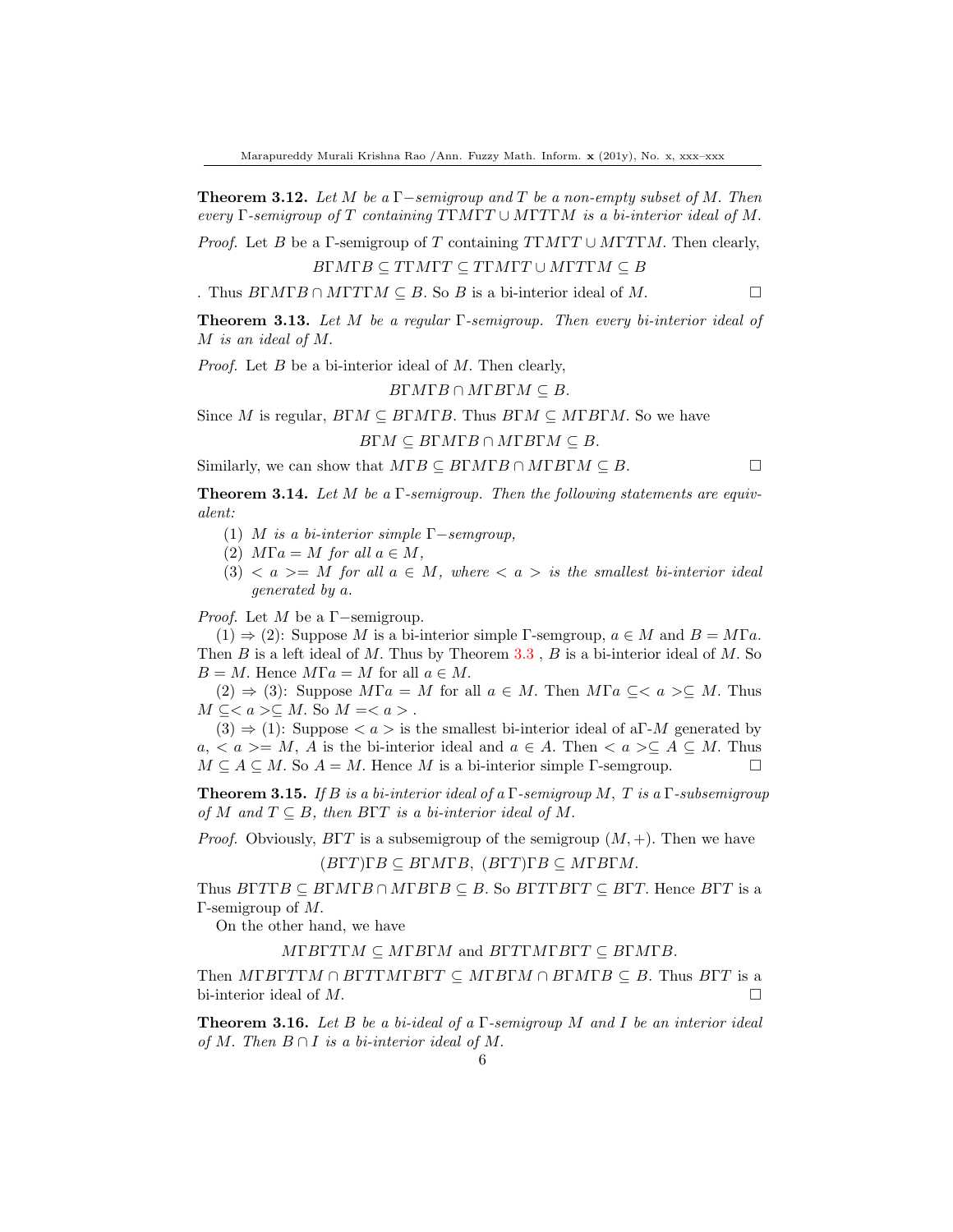*Proof.* Suppose B is a bi-ideal of M and I is an interior ideal of M. Obviously,  $B \cap I$ is a Γ−subsemigroup of M. Then we have

 $(B \cap I)\Gamma M\Gamma(B \cap I) \subseteq B\Gamma M\Gamma B \subseteq B$  and  $M\Gamma(B \cap I)\Gamma M \subseteq M\Gamma I\Gamma M \subseteq I$ .

Thus  $(B \cap I)\Gamma\Lambda\Gamma(B \cap I) \cap \Lambda\Gamma(B \cap I)\Gamma\Lambda \subseteq B \cap I$ . So  $B \cap I$  is a bi-interior ideal of  $M$ .

**Theorem 3.17.** If B is a minimal bi-interior ideal of a  $\Gamma$ -semigroup M, then any two non-zero elements of B generate the same right ideal of M.

*Proof.* Let B be a minimal bi-interior ideal of M and  $x \in B$ . Then  $(x)_R \cap B$  is a bi-interior ideal of M. Then  $(x)_R \cap B \subseteq B$ . Since B is a minimal bi-interior ideal of  $M, (x)_R \cap B = B$ . Thus  $B \subseteq (x)_R$ . Suppose  $y \in B$ . Then  $(y)_R \subseteq (x)_R$ . Similarly, we can prove  $(x)_R \subseteq (y)_R$ . Thus  $(x)_R = (y)_R$ .

**Corollary 3.18.** If B is a minimal bi-interior ideal of a  $\Gamma$ -semigroup M, then any two non-zero elements of B generate the same left ideal of M.

**Theorem 3.19.** Let M be a  $\Gamma$ -semigroup and T be a subsemigroup of M. Then every subsemigroup of T containing  $M\Gamma T\Gamma M\cap T\Gamma M\Gamma T$  is a bi-interior ideal of M.

*Proof.* Let C be a subsemigroup of T containing  $MTTTM \cap TTMTT$ . Then we get

 $M\Gamma C\Gamma M\cap C\Gamma M\Gamma C\subseteq M\Gamma T\Gamma M\cap T\Gamma M\Gamma T\subseteq C.$ 

Thus C is a bi-interior ideal of  $\Gamma$ -semigroup.

<span id="page-6-1"></span>**Theorem 3.20.** Let M be a Γ-semigroup. If  $M = M\Gamma a$  for all  $a \in M$ . Then every bi-interior ideal of M is a quasi ideal of M.

*Proof.* Let B be a bi-interior ideal of M and let  $a \in B$ . Then

$$
M\Gamma B\Gamma M \cap B\Gamma M\Gamma B \subseteq B
$$
  
\n
$$
\Rightarrow M\Gamma a \subseteq M\Gamma B,
$$
  
\n
$$
\Rightarrow M \subseteq M\Gamma B \subseteq M
$$
  
\n
$$
\Rightarrow M\Gamma B = M
$$
  
\n
$$
\Rightarrow B\Gamma M\Gamma B = B\Gamma M
$$
  
\n
$$
\Rightarrow M\Gamma B \cap B\Gamma M \subseteq M\Gamma B\Gamma M \cap B\Gamma M\Gamma B \subseteq B.
$$

Thus B is a quasi ideal of M.

<span id="page-6-0"></span>**Theorem 3.21.** Let M be a Γ-semigroup. Then M is a regular Γ-semigroup if and only if  $M\Gamma B\Gamma M \cap B\Gamma M\Gamma B = B$  for all bi-interior ideals B of M.

*Proof.* Let B be a bi-interior ideal of M and let  $x \in M$ . Then  $M \Gamma B \Gamma M \cap B \Gamma M \Gamma B \subseteq$ B and there exists  $y \in M$ ,  $\alpha, \beta \in \Gamma$  such that  $x = x \alpha y \beta x \in B\Gamma M \Gamma B$ . Thus  $x \in M\Gamma B\Gamma M \cap B\Gamma M\Gamma B$ . So  $M\Gamma B\Gamma M \cap B\Gamma M\Gamma B = B$ .

Conversely, suppose that  $M\Gamma B\Gamma M \cap B\Gamma M\Gamma B = B$  for all bi-interior ideals B of M. Let  $B = R \cap L$ , where R is a right ideal and L is a left ideal of M. Then B is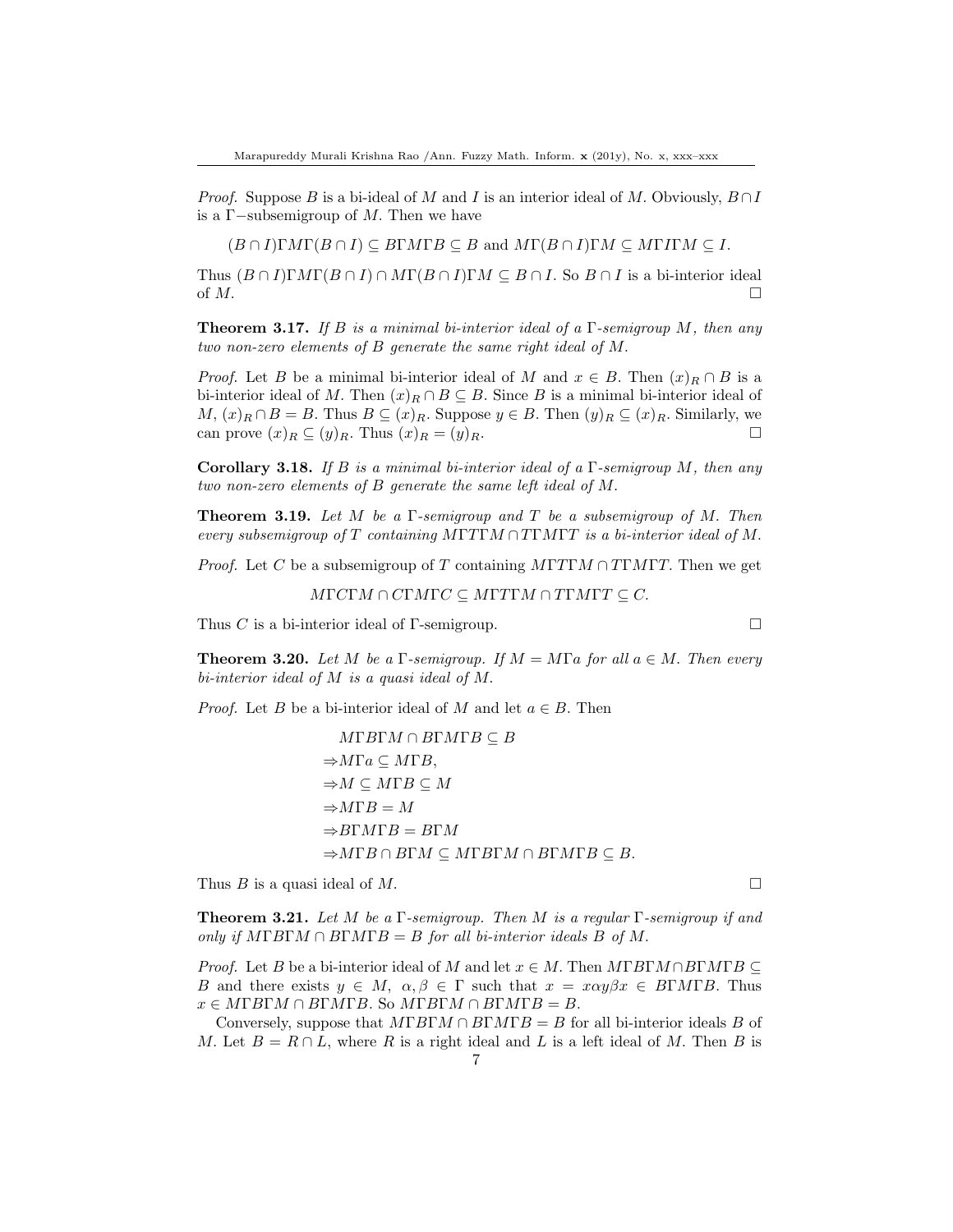a bi-interior ideal of M. Thus  $M\Gamma(R\cap L)\Gamma M\cap R\cap L\Gamma M\Gamma R\cap L=R\cap L$ . On the other hand, we get

$$
R \cap L \subseteq R \cap L\Gamma M\Gamma R \cap L
$$
  
\n
$$
\subseteq RTML
$$
  
\n
$$
\subseteq RTL
$$
  
\n
$$
\subseteq R \cap L \text{ (Since } R\Gamma L \subseteq L \text{ and } R\Gamma L \subseteq R).
$$

So  $R \cap L = R\Gamma L$ . Hence M is a regular Γ-semigroup.

**Theorem 3.22.** Let M be a  $\Gamma$ -semigroup. B is a bi-interior simple  $\Gamma$ -subsemigroup of  $M$ , then  $B$  is minimal bi-interior ideal.

*Proof.* Suppose that B is a bi-interior simple  $\Gamma$  – subsemigroup of M. Let C be a bi-interior ideal of M and  $C \subseteq B$ . Then we have

$$
CTBTC \cap BTCTB \subseteq CTMTC \cap MTCTM \subseteq C
$$
  
\n
$$
\Rightarrow CTMTC \cap MTCTM \subseteq BTMTB \cap MTBTM \subseteq B
$$
  
\n
$$
\Rightarrow CTBTC \cap BTCTB \subseteq C \cap B \subseteq C
$$
  
\n
$$
\Rightarrow B = C.
$$

Thus B is a minimal bi-interior ideal of M.

**Theorem 3.23.** Let  ${B_{\lambda} | \lambda \in A}$  be a family of bi-interior ideals of a  $\Gamma$ -semigroup M is a bi-interior ideal of M. Then  $\bigcap_{\lambda \in A} B_{\lambda}$  is a bi-interior ideal of M.

*Proof.* Let  $B = \bigcap$  $\bigcap_{\lambda \in A} B_{\lambda}$ . Then B is a  $\Gamma$  – subsemigroup M. Since  $B_{\lambda}$  is a bi-interior ideal of M for all  $\lambda \in A$ , we have

$$
B_{\lambda} \Gamma M \Gamma B_{\lambda} \cap M \Gamma B_{\lambda} \cap M \subseteq B_{\lambda}, \text{ for all } \lambda \in A.
$$

Thus we get

$$
(\bigcap_{\lambda \in A} B_{\lambda}) \Gamma M \Gamma(\bigcap_{\lambda \in A} B_{\lambda}) \cap M \Gamma(\bigcap_{\lambda \in A} B_{\lambda}) \cap M \subseteq (\bigcap_{\lambda \in A} B_{\lambda}).
$$

So  $B\Gamma M\Gamma B \cap M\Gamma B\Gamma M \subseteq B$ . Hence B is a bi-interior ideal of M.

**Theorem 3.24.** Let B be a bi-interior ideal of a  $\Gamma$ -semigroup M, let e be  $\beta$ idempotent and let  $e\Gamma B \subseteq B$ . Then  $e\Gamma B$  is a bi-interior ideal of M.

*Proof.* Let B be a bi-interior ideal of M. and suppose  $x \in B \cap e\Gamma M$ . Then  $x \in B$ and  $x = e\alpha y, \alpha \in \Gamma, y \in M$ . On the other hand, we have

$$
x = e\alpha y = e\beta e\alpha y = e\beta(e\alpha y) = e\beta x \in e\Gamma B.
$$

Thus  $B \cap e\Gamma M \subseteq e\Gamma B$ ,  $e\Gamma B \subseteq B$  and  $e\Gamma B \subseteq e\Gamma M$ . So  $e\Gamma B \subseteq B \cap e\Gamma M$ . Hence  $e\Gamma B = B \cap e\Gamma M$ . Therefore  $e\Gamma B$  is a bi-interior ideal of M.

Corollary 3.25. Let M be a Γ-semigroup and e be  $\alpha$ -idempotent. Then eΓM and MΓe are bi-interior ideals of M.

**Theorem 3.26.** Let e and f be  $\alpha$ -idempotent and  $\beta$ -idempotent of a Γ-semigroup M respectively. Then  $e\Gamma M\Gamma f$  is a bi-interior ideal of M.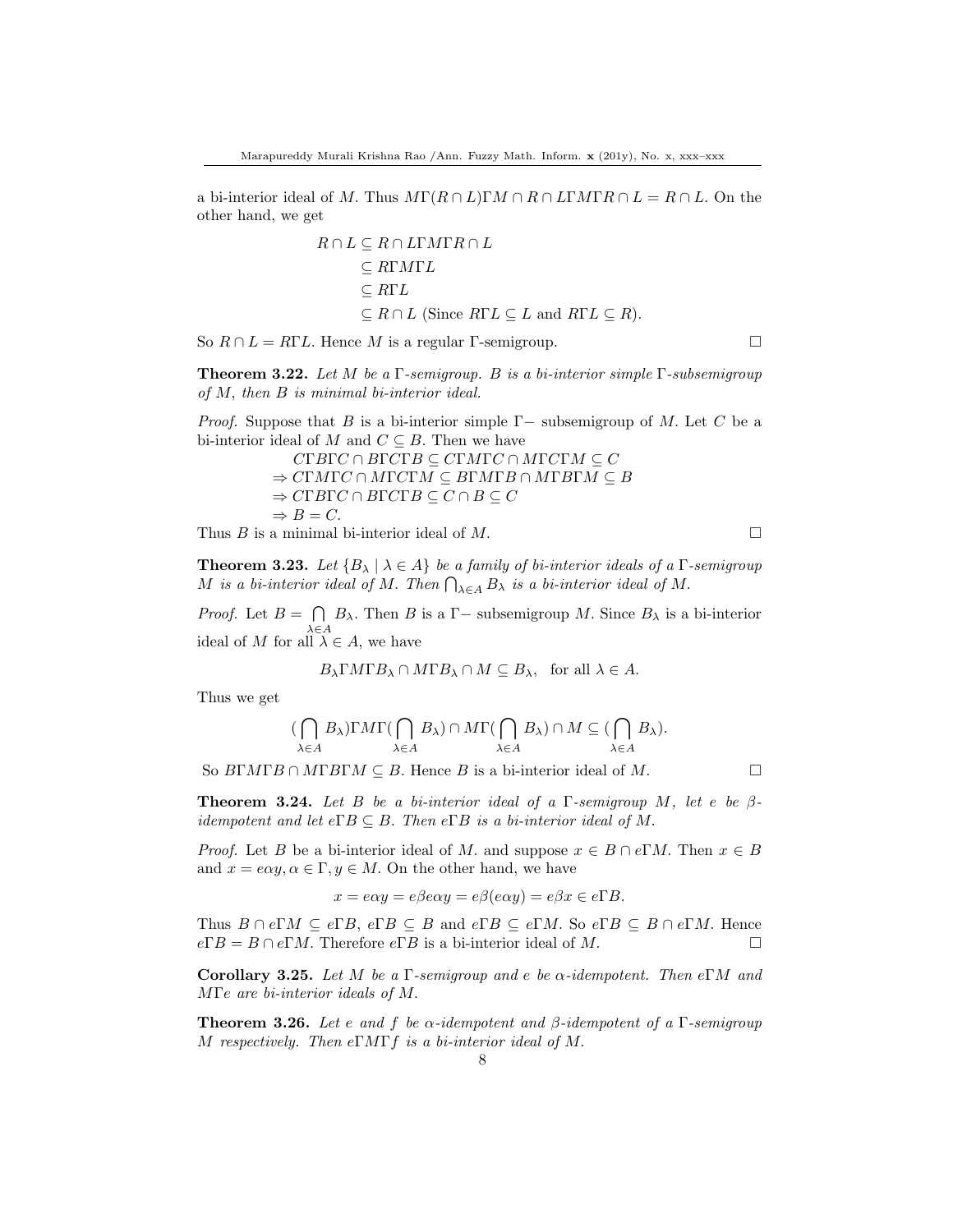*Proof.* Suppose e and f be  $\alpha$ -idempotent and  $\beta$ -idempotent of M respectively. Then  $e\Gamma M\Gamma f \subseteq e\Gamma M$  and  $e\Gamma M\Gamma f \subseteq M\Gamma f$ . Thus  $e\Gamma M\Gamma f \subseteq e\Gamma M \cap M\Gamma f$ . Let  $a \in$  $e\Gamma M \cap M\Gamma f$ . Then  $a = e\alpha c = d\beta f$ ,  $c, d \in M$ . On the other hand, we get

$$
a = e\alpha c = e\alpha e\alpha c = e\alpha a = e\alpha d\beta f \in e\Gamma M\Gamma f.
$$

Thus  $e\Gamma M \cap M\Gamma f \subseteq e\Gamma M\Gamma f$ . So  $e\Gamma M \cap M\Gamma f = e\Gamma M\Gamma f$ . Hence  $e\Gamma M\Gamma f$  is a biinterior ideal of  $M$ .

**Theorem 3.27.** Let B be Γ-subsemigroup of a regular Γ-semigroup M. Then B can be represented as  $B = R\Gamma L$ , where R is a right ideal and L is a left ideal of M if and only if B is a bi-interior ideal of M.

*Proof.* Suppose  $B = R\Gamma L$ , where R is right ideal of M and L is a left ideal of M. Then we have

$$
B\Gamma M\Gamma B = R\Gamma L\Gamma M\Gamma R\Gamma L \subseteq R\Gamma L.
$$

Thus we get

$$
M\Gamma B\Gamma M \cap B\Gamma M\Gamma B \subseteq B\Gamma M\Gamma B \subseteq R\Gamma L = B.
$$

So *B* is a bi-interior ideal of *M*.

Conversely, suppose that B is a bi-interior ideal of M. By Theorem [3.21,](#page-6-0)  $M\Gamma B\Gamma M\cap$  $B\Gamma M\Gamma B = B$ . Let  $R = B\Gamma M$  and  $L = M\Gamma B$ . Then  $R = B\Gamma M$  is a right ideal of M and  $L = M \Gamma B$  is a left ideal of M. On the other hand, we have

$$
B\Gamma M \cap M\Gamma B \subseteq M\Gamma B\Gamma M \cap B\Gamma M\Gamma B = B.
$$

Thus  $B\Gamma M \cap M\Gamma B \subseteq B$ . So  $R \cap L \subseteq B$ . Furthermore, we get

$$
B \subseteq B\Gamma M = R \text{ and } B \subseteq M\Gamma B = L.
$$

Hence  $B \subseteq R \cap L$ . Since M is a regular Γ-semigroup,  $B = R \cap L = R\Gamma L$ . Therefore the sufficient condition holds.  $\Box$ 

The following theorem is a necessary and sufficient condition for Γ-semigroup M to be regular using bi-interior ideal.

**Theorem 3.28.** M is a regular Γ−semigroup if and only if  $B \cap I \cap L \subseteq B$ ΓΙΓL for any bi-interior ideal B, ideal I and left ideal L of M.

*Proof.* Suppose M is a regular  $\Gamma$ -semigroup, B, I and L are bi-interior ideal, ideal and left ideal of M respectively. Let  $a \in B \cap I \cap L$ . Then by the hypothesis,  $a \in a\Gamma M\Gamma a$ . Thus we get

 $a \in a\Gamma M\Gamma a \subseteq a\Gamma M\Gamma a\Gamma M\Gamma a\Gamma M\Gamma a \subseteq B\Gamma I\Gamma B \subseteq B\Gamma M\Gamma B,$ 

 $a \in a\Gamma M\Gamma a \subseteq a\Gamma M\Gamma a\Gamma M\Gamma a\Gamma M\Gamma a \subseteq M\Gamma B\Gamma M.$ 

So  $a \in B\Gamma M\Gamma B \cap M\Gamma B\Gamma M = B$ . Hence  $B \cap I \cap L \subseteq B$ .

Conversely, suppose that  $B \cap I \cap L \subseteq B\Gamma I\Gamma L$  for any bi-interior ideal B, ideal I and left ideal  $L$  of  $M$ . Let  $R$  be a right ideal and  $L$  be a left ideal of  $M$ . Then by the assumption,  $R \cap L = R \cap M \cap L \subseteq R\Gamma M\Gamma L \subseteq R\Gamma L$ . Thus  $R\Gamma L \subseteq R$ ,  $R\Gamma L \subseteq L$ . So  $R\Gamma L \subseteq R \cap L$ . Hence  $R \cap L = R\Gamma L$ . Therefore M is a regular Γ-semigroup.  $\square$ 

**Theorem 3.29.** If  $\Gamma$ -semigroup M is a left (right) simple  $\Gamma$ -semigroup, then every bi-interior ideal of M is a right (left) ideal of M.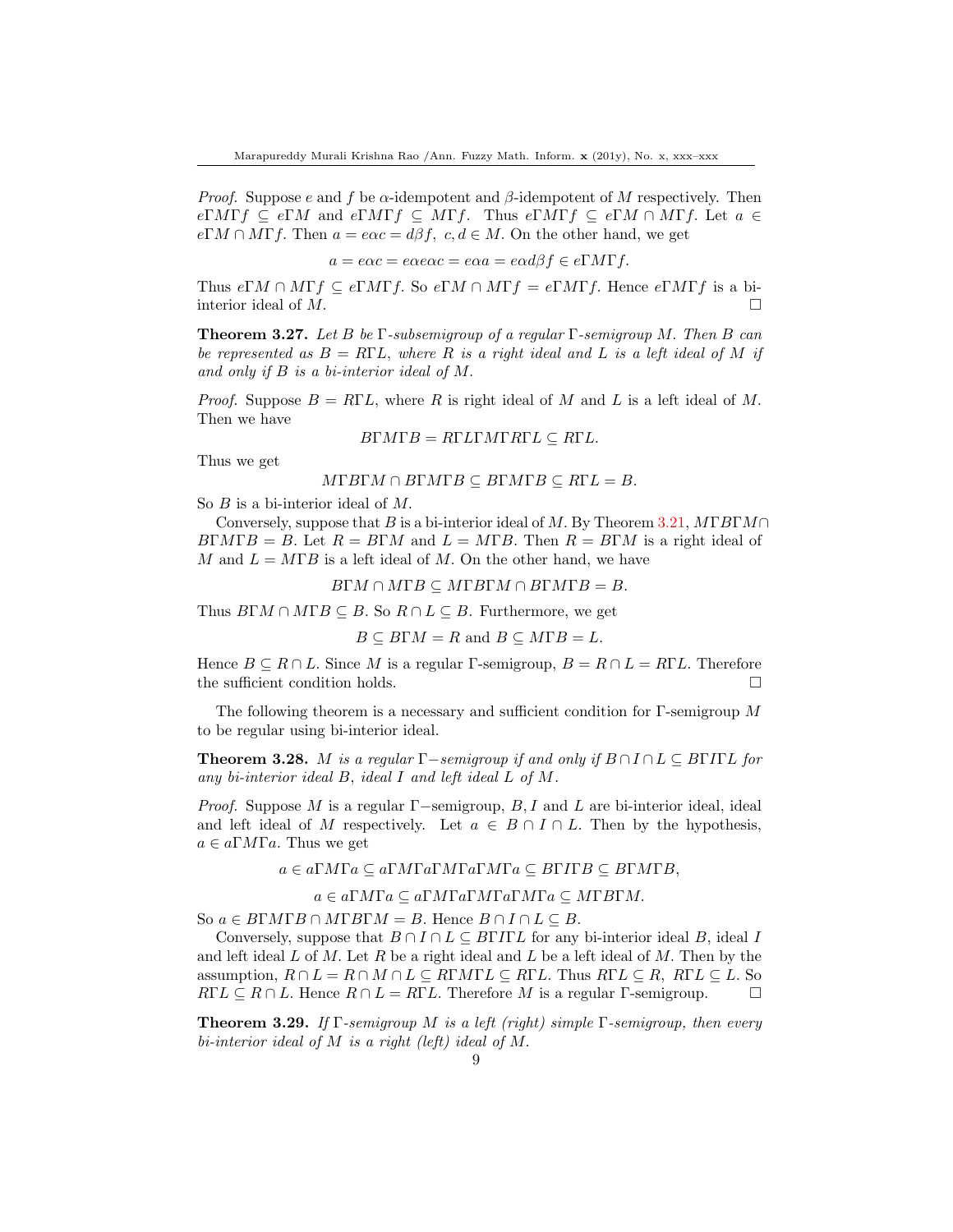*Proof.* Let M be a left simple Γ-semigroup and let B be a bi-interior of M. Then  $M\Gamma B$  is a left ideal of M and  $M\Gamma B \subseteq M$ . Thus  $M\Gamma B = M$ . So we get

> $M\Gamma B\Gamma M = M\Gamma M \subseteq M$  $\Rightarrow$ BΓMΓB = BΓM  $\Rightarrow M\Gamma B\Gamma M \cap B\Gamma M\Gamma B = M \cap B\Gamma M = B\Gamma M$  $\Rightarrow$ BΓM  $\subseteq$  MΓBΓM  $\Rightarrow$ BΓM ⊂ BΓMΓB  $⇒$  BΓM  $subseteq$  MΓBΓM  $∩$  BΓMΓB  $\Rightarrow M\Gamma B\Gamma M \cap B\Gamma M\Gamma B = B\Gamma M \subseteq B.$

Hence every bi-interior ideal is a right ideal of  $M$ . Similarly, we can prove for right simple Γ-semigroup  $M$ .

**Theorem 3.30.** Let M be a  $\Gamma$ -semigroup. If B is a bi-interior ideal of M and T is a non-empty subset of B such that BΓT is an additive subsemigroup of M, then BΓT is a bi-interior ideal of M.

*Proof.* Suppose B is a bi-interior ideal of M and T is a non-empty subset of B such that  $B\Gamma T$  is an additive subsemigroup of M. The clearly,  $M\Gamma B\Gamma M \cap B\Gamma M\Gamma B \subseteq B$ . Thus  $(MFBTM \cap B\Gamma MFB)\Gamma T \subseteq B\Gamma T$ . So  $M\Gamma B\Gamma M\Gamma T \cap B\Gamma M\Gamma B\Gamma T \subseteq B\Gamma T$ . Hence  $M\Gamma B\Gamma T\Gamma M \cap B\Gamma T\Gamma M\Gamma B\Gamma T \subseteq M\Gamma B\Gamma M \cap B\Gamma M\Gamma B \subseteq B\Gamma T$ . Therefore  $BTT$  is a bi-interior ideal of M.

**Theorem 3.31.** Let B be a Γ-subsemigroup of a Γ-semigroup M. If B is a bi-interior ideal of M, then B is a bi-quasi ideal of M.

*Proof.* Suppose B is a bi-interior ideal of M. Then  $M\Gamma B\Gamma M \cap B\Gamma M\Gamma B \subseteq B$ . Thus we have

 $M\Gamma B \cap B\Gamma M\Gamma B \subseteq M\Gamma B\Gamma M \cap B\Gamma M\Gamma B \subseteq B$ 

and

$$
B\Gamma M \cap B\Gamma M \Gamma B \subseteq M\Gamma B\Gamma M \cap B\Gamma M \Gamma B \subseteq B.
$$

So  $B$  is a bi-quasi ideal of  $M$ .

**Theorem 3.32.** Let M be a  $\Gamma$ -semigroup. If B is a bi-interior ideal of M and T is a non-empty subset of B such that  $B\Gamma T$  is a subsemigroup of M, then  $B\Gamma T$  is a bi-interior ideal of M.

*Proof.* Suppose B is a bi-interior ideal of M and T is a non-empty subset of B such that  $B\Gamma T$  is a subsemigroup of M. Then clearly,  $M\Gamma B\Gamma M \cap B\Gamma M\Gamma B \subseteq B$ . Thus  $(M \Gamma B \Gamma M \cap B \Gamma M \Gamma B) \Gamma T \subseteq B \Gamma T$ . So  $M \Gamma B \Gamma M \Gamma T \cap B \Gamma M \Gamma B \Gamma T \subseteq B \Gamma T$ . Hence we have

$$
M\Gamma B\Gamma T\Gamma M\cap B\Gamma T\Gamma M\Gamma B\Gamma T\subseteq M\Gamma B\Gamma M\Gamma T\cap B\Gamma M\Gamma B\Gamma T\subseteq B\Gamma T.
$$

Therefore  $B\Gamma T$  is a bi-interior ideal of M.

**Theorem 3.33.** Let M be a regular Γ-semigroup. If B is a bi-interior ideal of M, then B is a bi-ideal of M.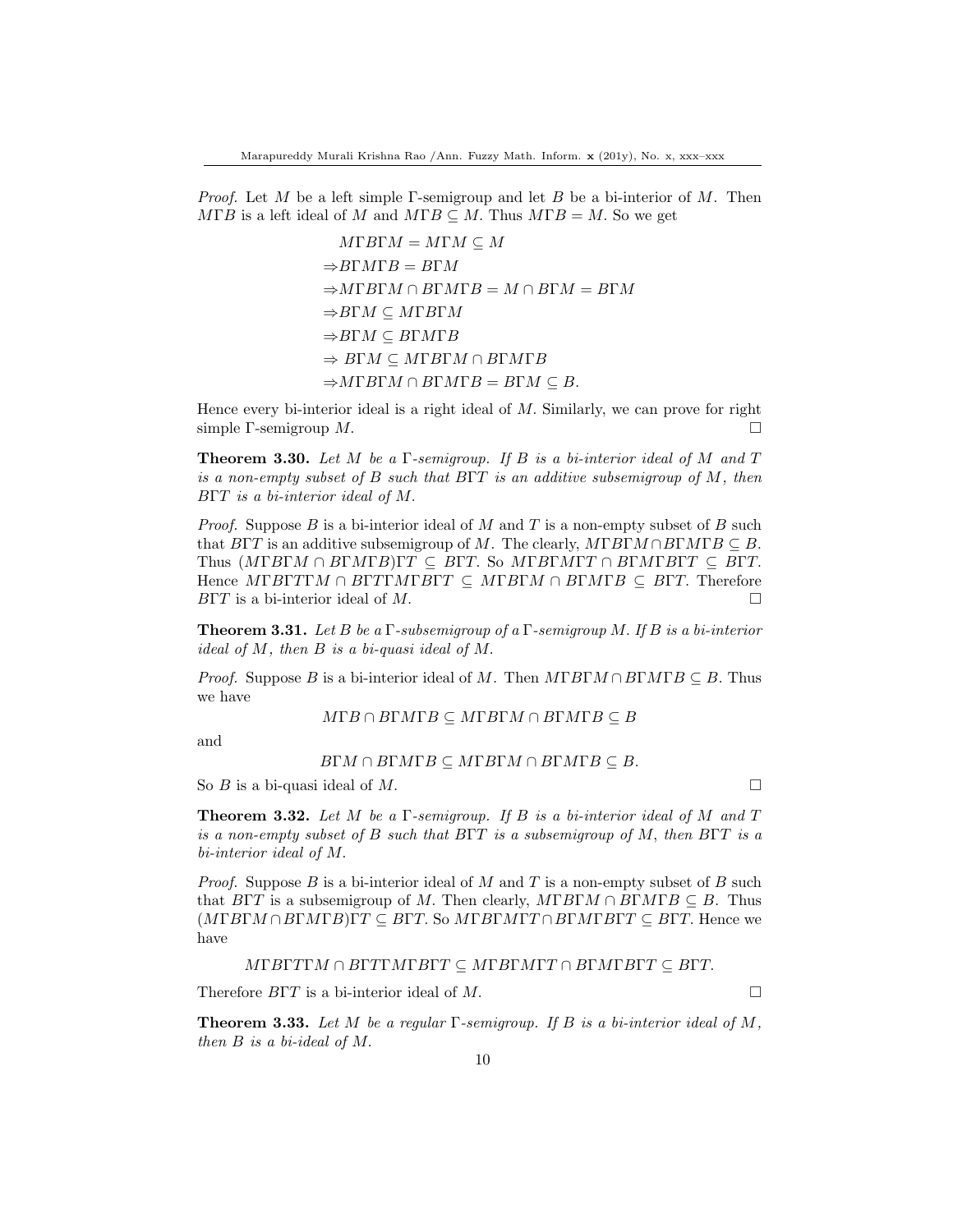*Proof.* Suppose B is a bi-interior ideal of M. Then  $B\Gamma M\Gamma B \cap M\Gamma B\Gamma M = B$ . Thus we get

$$
BTMTB \subseteq MTBTMTB\Gamma M \subseteq MTBTM.
$$

Thus  $B\Gamma M\Gamma B \cap M\Gamma B\Gamma B = B$ . So  $B\Gamma M\Gamma B = B$ . Hence B is a bi-ideal of M.  $\square$ 

**Theorem 3.34.** Let M be a regular  $\Gamma$ -semigroup. If B is a bi-interior ideal of M and B is itself a regular  $\Gamma$ -subsemigroup of M, then any bi-interior ideal of B is a bi-interior ideal of M.

*Proof.* Let B be a bi-interior ideal of M and A be any bi-interior ideal of B. Then  $B\Gamma M\Gamma B\cap M\Gamma B\Gamma M = B$ ,  $A\Gamma B\Gamma A\cap B\Gamma A\Gamma B = A$ . Thus we have

 $A\Gamma M\Gamma A\cap M\Gamma A\Gamma M\subseteq B\Gamma M\Gamma B\cap M\Gamma B\Gamma M=B.$ 

Now let  $a \in A$ . Then there exist  $b \in M$ ,  $\alpha, \beta \in \Gamma$  such that

 $a = a\alpha b\beta a = a\alpha(b\beta a) \in A\Gamma B.$ 

Thus  $a \in B\Gamma A$ . Since B is a bi-interior ideal of M, we get

$$
ATM\Gamma A \subseteq A\Gamma B\Gamma M\Gamma B\Gamma A \subseteq A\Gamma B\Gamma A.
$$

So we have

$$
ATMTA \cap MTATM \subseteq ATBTA \cap MTBTM
$$
  
\n
$$
\subseteq ATBTA \cap B
$$
  
\n
$$
\subseteq A \cap B \subseteq A.
$$

Hence  $A = A\Gamma M\Gamma A \cap M\Gamma A\Gamma M$ . Therefore A is a bi-interior ideal of M.

4. Fuzzy bi-interior ideals of Γ−semigroups

In this section, we introduce the notion of a fuzzy bi-interior ideal as a generalization of a fuzzy bi-ideal and a fuzzy interior ideal of  $\Gamma$ -semigroup M. We study the properties of fuzzy bi-interior ideal.

**Definition 4.1.** A fuzzy subset  $\mu$  of a Γ-semigroup M is called a fuzzy bi-interior *ideal* of M, if  $\mu$  is a fuzzy Γ-subsemigroup and  $\chi_M \circ \mu \circ \chi_M \cap \mu \circ \chi_M \circ \mu \subseteq \mu$ 

**Example 4.2.** Let  $\mathbb Q$  be the set of all rational numbers,  $M = \left\{ \begin{pmatrix} a & b \\ 0 & a \end{pmatrix} \right\}$  $0 \quad c$  $\Big\} | a, b, c \in \mathbb{Q} \Big\}$ and  $M = \Gamma$ . Ternary operation is defined as the usual matrix multiplication and  $A = \left\{ \begin{pmatrix} a & 0 \\ 0 & b \end{pmatrix} \right\}$  $0 \quad b$  $\Big\} \mid a, 0 \neq b \in \mathbb{Q}$ . Then M is a Γ-semigroup and A is a bi-interior ideal but not a bi-ideal of semigroup M.

Define  $\mu : M \to [0,1]$  such that  $\mu(x) = \begin{cases} 1 & \text{if } x \in A \\ 0 & \text{if } x \in A \end{cases}$ 0 otherwise.

Then  $\mu$  is a fuzzy bi-interior ideal of M.

**Theorem 4.3.** Every fuzzy left ideal of a  $\Gamma$ -semigroup M is a fuzzy bi-interior ideal of M.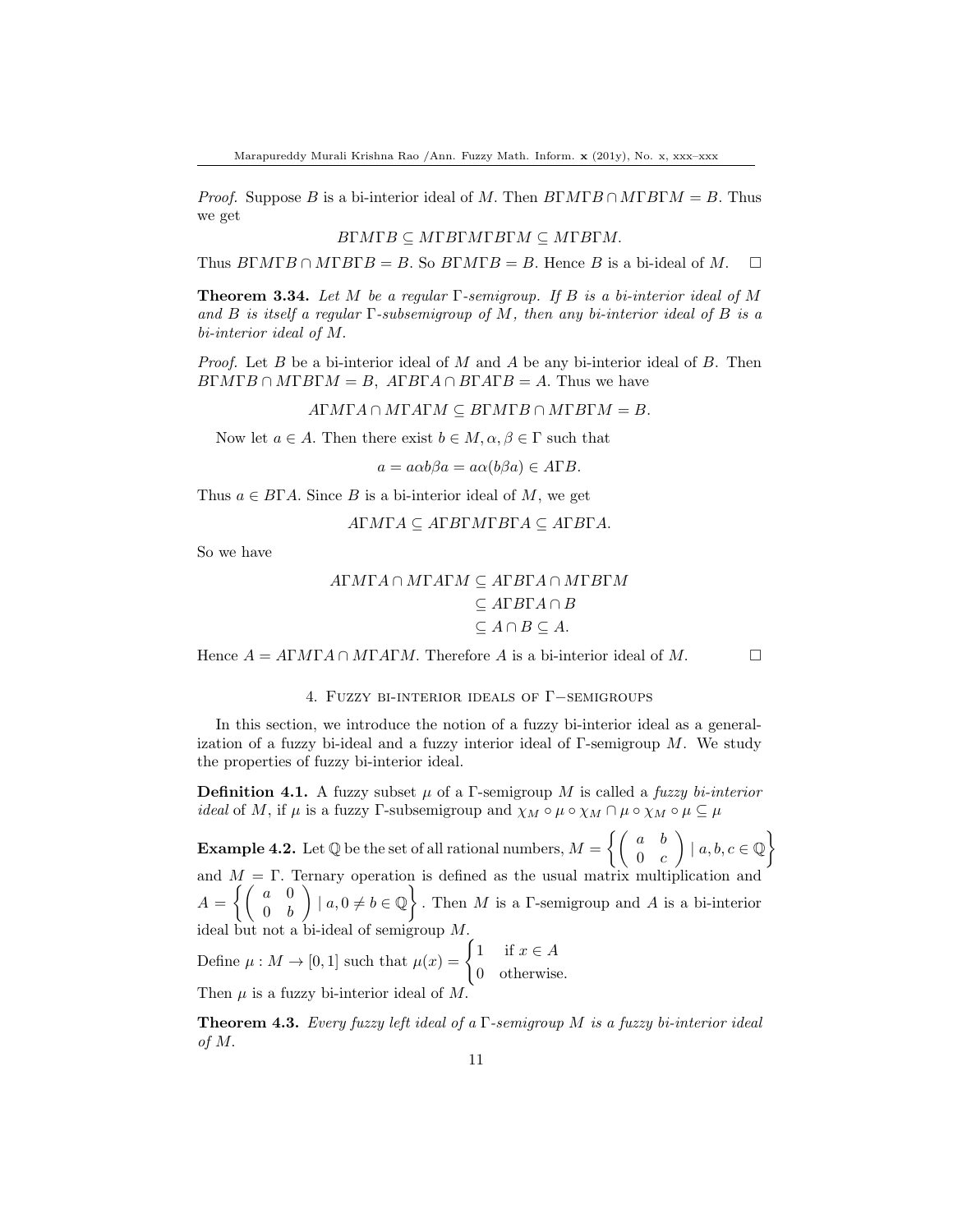*Proof.* Let  $\mu$  be a fuzzy left ideal of and let  $x \in M$ ,  $\alpha, \beta \in \Gamma$ . Then we get

$$
\chi_M \circ \mu(x) = \sup_{x = aab} \{\min\{\chi_M(a), \mu(b)\}\}\
$$

$$
= \sup_{x = aab} \{\min\{1, \mu(b)\}\}\
$$

$$
= \sup_{x = aab} \{\mu(b)\}\
$$

$$
\leq \sup_{x = aab} \{\mu(ab)\}\
$$

$$
= \sup_{x = aab} \{\mu(x)\}\
$$

$$
= \mu(x).
$$

Thus we have

$$
\mu \circ \chi_M \circ \mu(x) = \sup_{x = u\alpha v\beta s} \{\min\{\mu(u), \chi_M \circ \mu(v\beta s)\}\}\
$$
  

$$
\leq \sup_{x = u\alpha v\beta s} \{\min\{\mu(u), \mu(v\beta s)\}\}\
$$
  

$$
= \mu(x).
$$

So we get

$$
\chi_M \circ \mu \circ \chi_M \cap \mu \circ \chi_M \circ \mu(x) = \min\{\chi_M \circ \mu \circ \chi_M(x), \mu \circ \chi_M \circ \mu(x)\}
$$
  
\n
$$
\leq \min\{\chi_M \circ \mu \circ \chi_M(x), \mu(x)\}
$$
  
\n
$$
\leq \mu(x).
$$

Hence  $\chi_M \circ \mu \circ \chi_M \cap \mu \circ \chi_M \circ \mu(x) \subseteq \mu$ . Therefore  $\mu$  is a fuzzy bi-interior ideal of  $M$ .

**Theorem 4.4.** Every fuzzy right ideal of a  $\Gamma$ -semigroup M is a fuzzy bi-interior ideal of M.

*Proof.* Let  $\mu$  be a fuzzy right ideal of the Γ-semigroup M and let  $x \in M, \alpha, \beta \in \Gamma$ . Then we have

$$
\mu \circ \chi_M(x) = \sup_{x = a\alpha b} \{\min\{\mu(a), \chi_M(b)\}\}
$$

$$
= \sup_{x = a\alpha b} \{\mu(a)\}
$$

$$
\leq \sup_{x = a\alpha b} \{\mu(ab)\}
$$

$$
= \mu(x).
$$

Thus we get

$$
\mu \circ \chi_M \circ \mu(x) = \sup_{x = u\alpha v\beta s} \{ \min\{\mu \circ \chi_M(uv), \mu(s)\} \}
$$
  

$$
\leq \sup_{x = u\alpha v\beta s} \{ \min\{\mu(u\alpha v), \mu(s)\} \}
$$
  

$$
= \mu(x).
$$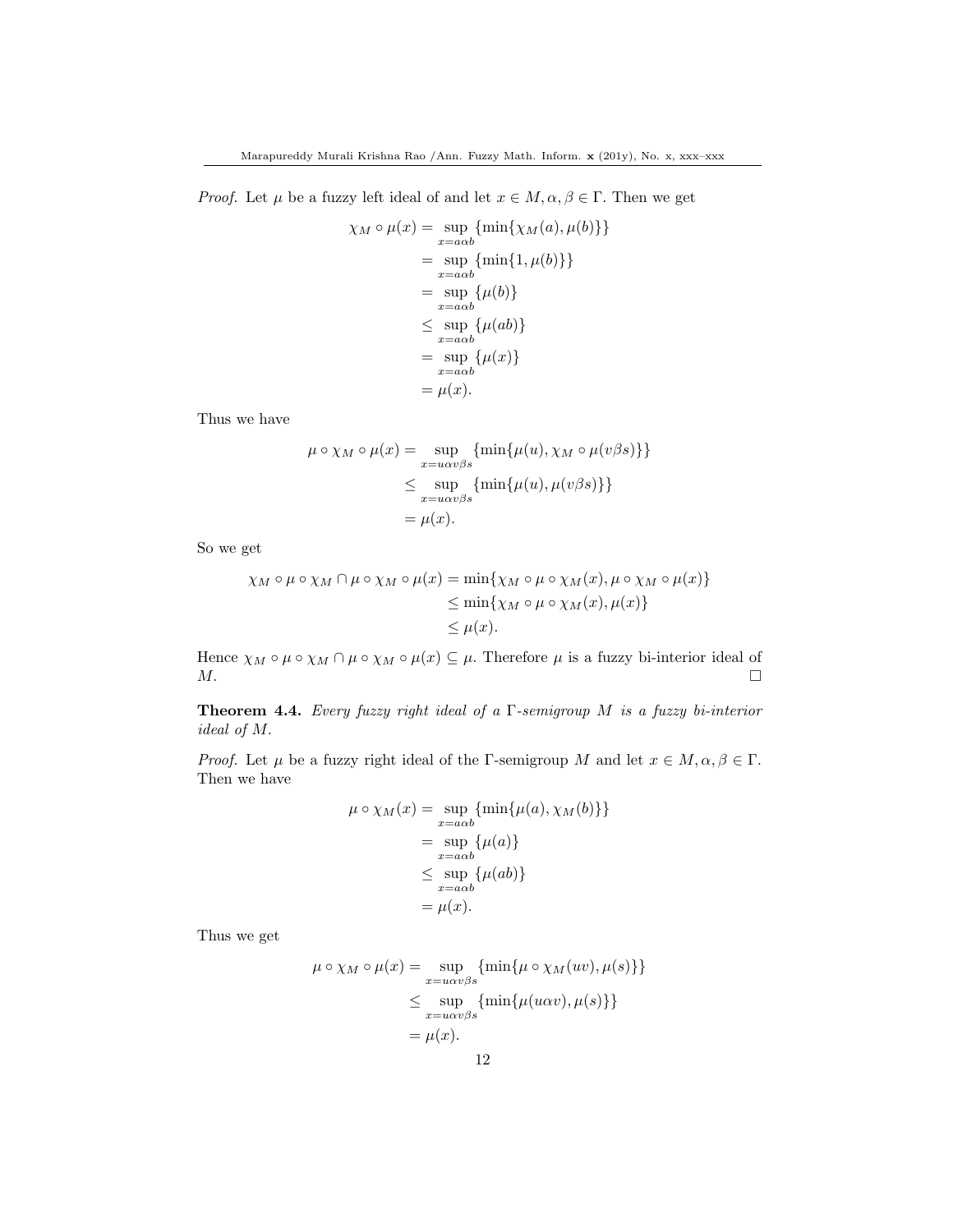So we have

$$
\chi_M \circ \mu \circ \chi_M \cap \mu \circ \chi_M \circ \mu(x) = \min\{\chi_M \circ \mu \circ \chi_M(x), \mu \circ \chi_M \circ \mu(x)\}
$$
  
\n
$$
\leq \min\{\chi_M \circ \mu \circ \chi_M(x), \mu(x)\}
$$
  
\n
$$
\leq \mu(x).
$$

Hence  $\mu$  is a fuzzy bi-interior ideal of Γ− semigroup M.

Corollary 4.5. Every fuzzy ideal of  $\Gamma$ -semigroup M is a fuzzy bi-interior ideal of M.

**Theorem 4.6.** Let M be a  $\Gamma$ -semigroup and  $\mu$  be a non-empty fuzzy subset of M. A fuzzy subset  $\mu$  is a fuzzy bi-interior ideal of M if and only if the level subset  $\mu_t$  of  $\mu$  is a bi-interior ideal of M for every  $t \in [0,1]$ , where  $\mu_t \neq \phi$ .

*Proof.* Suppose  $\mu$  is a fuzzy bi-interior ideal of M and let  $\mu_t \neq \phi$  for  $t \in [0,1]$ . Let  $x \in M\mu_t M \cap \mu_t M\mu_t$ . Then  $x = bau = cde$ , where  $b, u, d \in M, a, c, e \in \mu_t$ . Then  $\chi_M \circ \mu \circ \chi_M(x) \geq t$  and  $\mu \circ \chi_M \circ \mu(x) \geq t$ . Thus  $\mu(x) \geq t$ . So  $x \in \mu_t$ . Hence  $\mu_t$  is a bi-interior ideal of M.

Conversely, suppose that  $\mu_t$  is a bi-interior ideal of M for all  $t \in Im(\mu)$ . Let  $x, y \in M, \mu(x) = t_1, \mu(y) = t_2 \text{ and } t_1 \ge t_2. \text{ Then } x, y \in \mu_{t_2}. \text{ Thus we have}$ 

$$
M\mu_l M \cap \mu_l M\mu_l \subseteq \mu_t
$$
 for all  $l \in Im(\mu)$ .

Now let  $t = \min\{Im(\mu)\}\$ . Then  $M\mu_t M \cap \mu_t M\mu_t \subseteq \mu_t$ . Thus we get

$$
\chi_M \circ \mu \circ \chi_M \cap \mu \circ \chi_M \circ \mu \subseteq \mu.
$$

So  $\mu$  is a fuzzy bi-interior ideal of the Γ−semigroup M.  $\Box$ 

<span id="page-12-0"></span>**Theorem 4.7.** Let I be a non-empty subset of a  $\Gamma$ -semigroup M and  $\chi_I$  be the characteristic function of I. Then I is a bi-interior ideal of M if and only if  $\chi_I$  is a fuzzy bi-interior ideal of Γ-semigroup M.

*Proof.* Suppose I is a bi-interior ideal of M. Obviously,  $\chi_I$  is a fuzzy Γ-subsemigroup of M. Then  $M\Gamma I\Gamma M \cap I\Gamma M\Gamma I \subseteq I$ . Thus we have

$$
\chi_M \circ \chi_I \circ \chi_M \cap \chi_I \circ \chi_M \circ \chi_I = \chi_{M\Gamma \Gamma \Gamma M} \cap \chi_{\Gamma \Gamma M \Gamma I}
$$
  
= 
$$
\chi_{M\Gamma \Gamma \Gamma M \cap \Gamma \Gamma M \Gamma I}
$$
  
\$\subseteq \chi\_I\$.

So  $\chi_I$  is a fuzzy bi-interior ideal of M.

Conversely, suppose that  $\chi_I$  is a fuzzy bi-interior ideal of M. Then I is a Γsubsemigroup of  $M$ . Thus we have

$$
\chi_M \circ \chi_I \circ \chi_M \cap \chi_I \circ \chi_M \circ \chi_I \subseteq \chi_I
$$
  
\n
$$
\Rightarrow \chi_{M\Gamma\Gamma\Gamma M} \cap \chi_{\Gamma\Gamma M\Gamma I} \subseteq \chi_I
$$
  
\n
$$
\Rightarrow \chi_{M\Gamma\Gamma\Gamma M \cap \Gamma\Gamma M\Gamma I} \subseteq \chi_I.
$$

So  $M\Gamma I\Gamma M \cap I\Gamma M\Gamma I \subseteq I$ . Hence I is a bi-interior ideal of M.

**Theorem 4.8.** If  $\mu$  and  $\lambda$  are fuzzy bi-interior ideals of  $\Gamma$ -semigroup M, then  $\mu \cap \lambda$ is a fuzzy bi-interior ideal of M.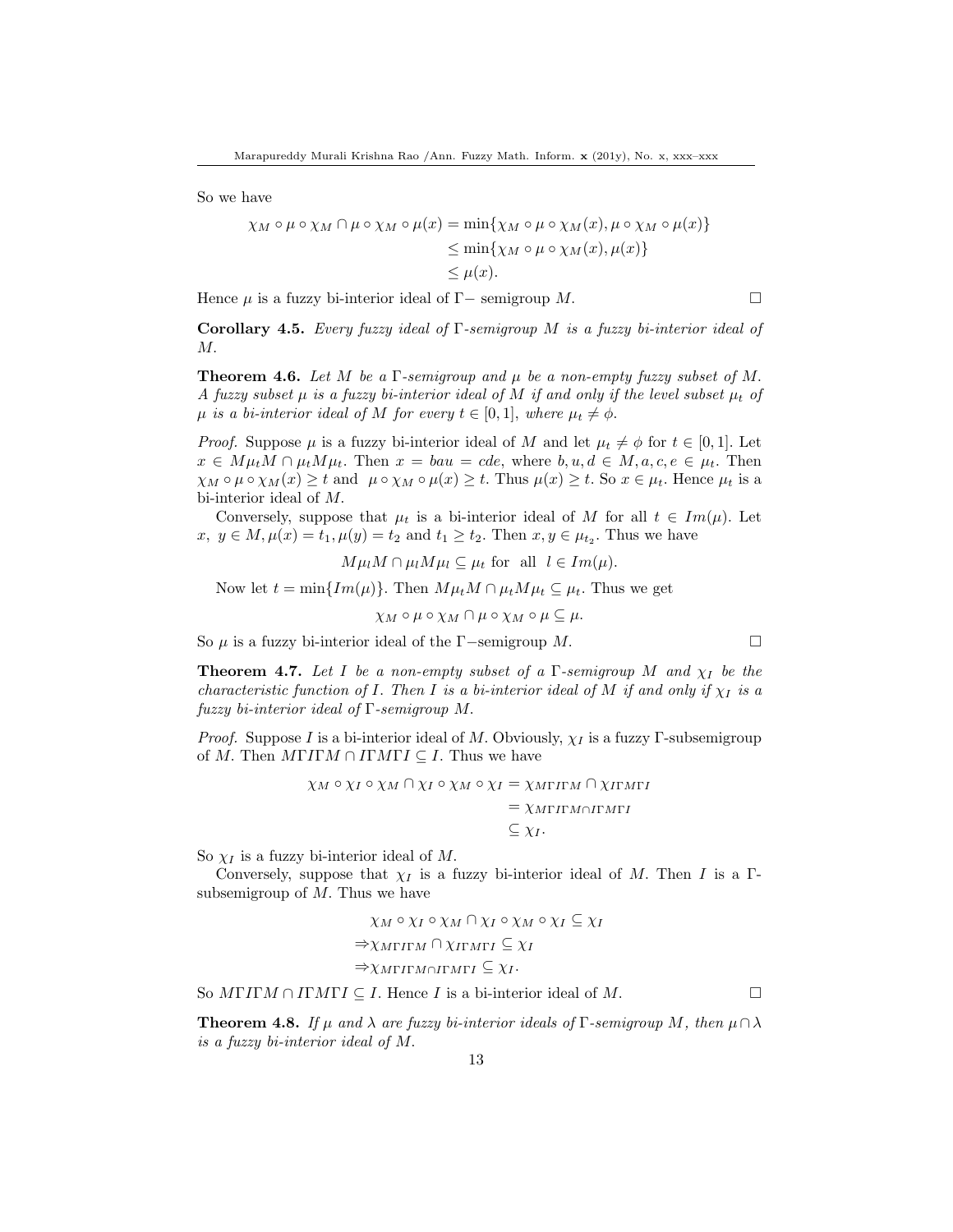*Proof.* Suppose  $\mu$  and  $\lambda$  are fuzzy bi-interior ideals of M and let  $x \in M, \alpha, \beta \in \Gamma$ . Then we have

$$
\chi_M \circ \mu \cap \lambda(x) = \sup_{x=a\alpha b} \{ \min\{\chi_M(a), \mu \cap \lambda(b)\} \}
$$
  
\n
$$
= \sup_{x=a\alpha b} \{ \min\{\chi_M(a), \min\{\mu(b), \lambda(b)\} \}
$$
  
\n
$$
= \sup_{x=a\alpha b} \{ \min\{\min\{\chi_M(a), \mu(b)\}, \min\{\chi_M(a), \lambda(b)\} \}
$$
  
\n
$$
= \min\{ \sup_{x=a\alpha b} \{ \min\{\chi_M(a), \mu(b)\}, \sup_{x=a\alpha b} \{ \min\{\chi_M(a), \lambda(b)\} \}
$$
  
\n
$$
= \min\{\chi_M \circ \mu(x). \chi_M \circ \lambda(x) \}
$$
  
\n
$$
= \chi_M \circ \mu \cap \chi_M \circ \lambda(x),
$$

$$
\mu \cap \lambda \circ \chi_M \circ \mu \cap \lambda(x) = \sup_{x = a\alpha b\beta c} \{ \min\{\mu \cap \lambda(a), \chi_M \circ \mu \cap \lambda(b\beta c)\} \}
$$
  
\n
$$
= \sup_{x = a\alpha b\beta c} \{ \min\{\mu \cap \lambda(a), \chi_M \circ \mu \cap \chi_M \circ \lambda(b\beta c)\} \}
$$
  
\n
$$
= \sup_{x = a\alpha b\beta c} \{ \min\{\min\{\mu(a), \lambda(a)\}, \min\{\chi_M \circ \mu(b\beta c), \chi_M \circ \lambda(b\beta c)\} \}
$$
  
\n
$$
= \sup_{x = a\alpha b\beta c} \{ \min\{\min\{\mu(a), \chi_M \circ \mu(b\beta c)\}, \min\{\lambda(a), \chi_M \circ \lambda(b\beta c)\} \}
$$
  
\n
$$
= \min\{\mu \circ \chi_M \circ \mu(x), \lambda \circ \chi_M \circ \lambda(x) \}
$$
  
\n
$$
= \mu \circ \chi_M \circ \mu \cap \lambda \circ \chi_M \circ \lambda(x).
$$

Thus  $\chi_M \circ \mu \cap \lambda = \chi_M \circ \mu \cap \chi_M \circ \lambda$  and  $\mu \cap \lambda \circ \chi_M \circ \mu \cap \lambda = \mu \circ \chi_M \circ \mu \cap \lambda \circ \chi_M \circ \lambda$ . Similarly,  $\chi_M \circ \mu \cap \lambda \circ \chi_M = \chi_M \circ \mu \circ \chi_M \cap \chi_M \circ \lambda \circ \chi_M$ . So we get  $\chi_M\circ\mu\cap\lambda\circ\chi_M\cap\mu\cap\lambda\circ\chi_M\circ\mu\cap\lambda$ 

$$
= (\chi_M \circ \mu \circ \chi_M) \cap (\mu \circ \chi_M \circ \mu) \cap (\chi_M \circ \lambda \circ \chi_M) \cap (\lambda \circ \chi_M \circ \lambda)
$$
  
\n
$$
\subseteq \mu \cap \lambda.
$$

Hence  $\mu \cap \lambda$  is a fuzzy bi-interior ideal of M.

**Theorem 4.9.** Let M be a  $\Gamma$ -semigroup. Then M is regular if and only if  $\mu =$  $\chi_M \circ \mu \circ \chi_M \cap \mu \circ \chi_M \circ \mu$  for any fuzzy bi-interior ideal  $\mu$  of M.

*Proof.* Suppose  $M$  is regular and let  $\mu$  be a fuzzy left bi-interior ideal of  $M$  and let  $x, y \in M, \alpha, \beta \in \Gamma$ . Then  $\chi_M \circ \mu \circ \chi_M \cap \mu \circ \chi_M \circ \mu \subseteq \mu$ . Thus

$$
\chi_M \circ \mu \circ \chi_M(x) = \sup_{x = x\alpha y\beta x} \{\min\{\chi_M(x\alpha y), \mu(x)\}\} = \mu(x),
$$
  

$$
\mu \circ \chi_M \circ \mu(x) = \sup_{x = x\alpha y\beta x} \{\min\{\mu(x), \chi_M \circ \mu(y\beta x)\}\}
$$
  

$$
= \sup_{x = x\alpha y\beta x} \{\min\{\mu(x), \sup_{y\beta x = r\delta s} \{\min\{\chi_M(r), \mu(s)\}\}\}\}
$$
  

$$
= \sup_{x = x\alpha y\beta x} \{\min\{\mu(x), \sup_{y\beta x = r\delta s} \{\min\{1, \mu(s)\}\}\}
$$
  

$$
\geq \sup_{x = x\alpha y\beta x} \{\min\{\mu(x), \mu(x)\}\}
$$
  

$$
= \mu(x).
$$

Similarly,  $\chi_M \circ \mu \circ \chi_M \supseteq \mu$ . So  $\chi_M \circ \mu \circ \chi_M \cap \mu \circ \chi_M \circ \mu = \mu$ .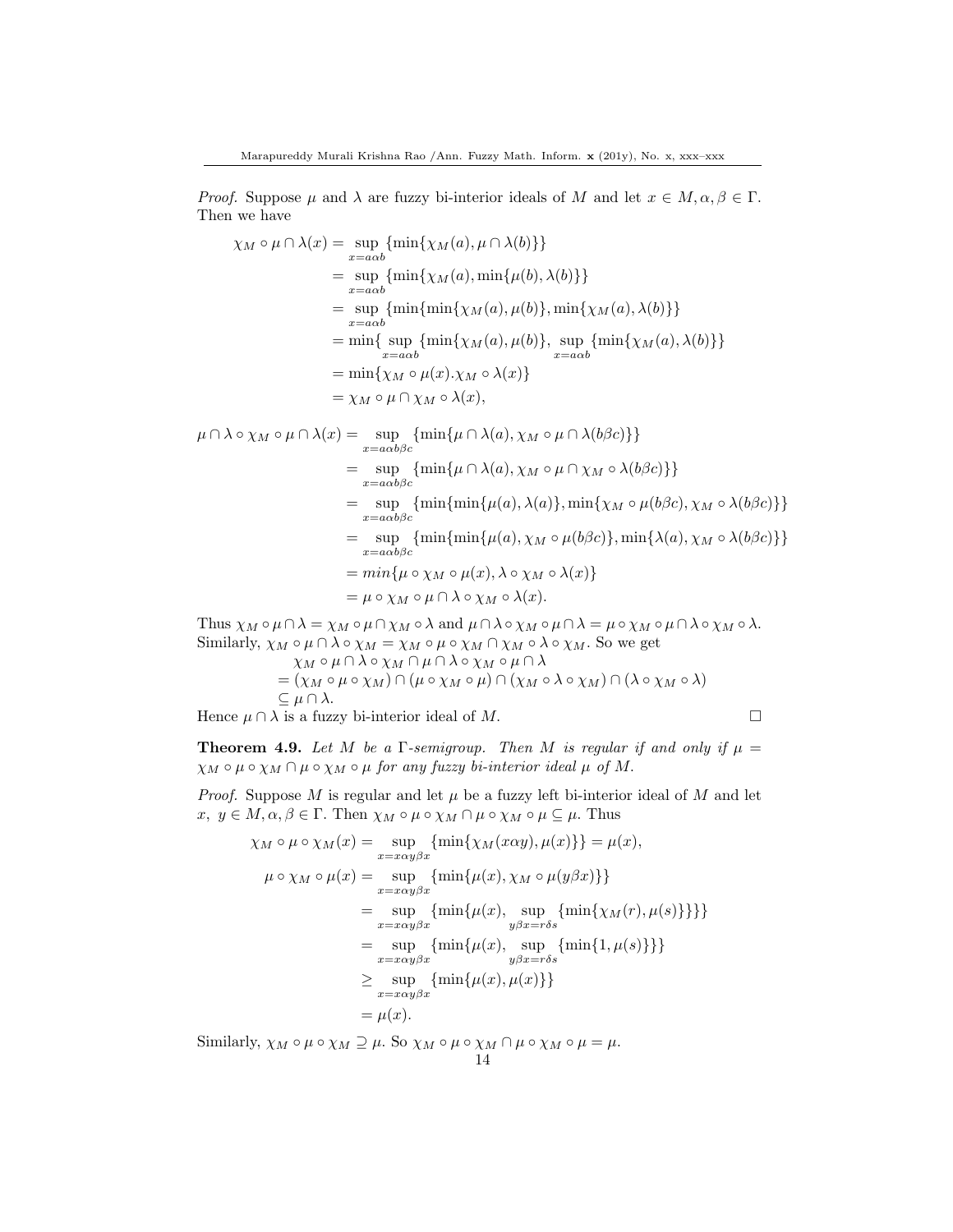Conversely, suppose that  $\mu = \chi_M \circ \mu \circ \chi_M \cap \mu \circ \chi_M \circ \mu$  for any fuzzy bi-interior ideal  $\mu$  of M. Let B be a bi-interior ideal of M. Then by Theorem [4.7,](#page-12-0)  $\chi_B$  is a fuzzy bi-interior ideal of M. Thus we have

$$
\chi_B = \chi_M \circ \chi_B \circ \chi_M \cap \chi_B \circ \chi_M \circ \chi_B = \chi_{M\Gamma B \Gamma M} \cap \chi_{B\Gamma M \Gamma B}.
$$

So  $B = M\Gamma B\Gamma M \cap B\Gamma M\Gamma B$ . Hence by Theorem [3.20,](#page-6-1) M is a regular Γ-semigroup.  $\Box$ 

**Theorem 4.10.** Let M be a regular  $\Gamma$ -semigroup. Then  $\mu$  is a fuzzy bi-interior ideal of M if and only if  $\mu$  is a fuzzy quasi ideal of M.

*Proof.* Suppose  $\mu$  is a fuzzy bi-interior ideal of M and let  $x \in M$ . Then we get

$$
\chi_M \circ \mu \circ \chi_M \cap \mu \circ \chi_M \circ \mu \subseteq \mu.
$$

Assume that  $\chi_M \circ \mu(x) > \mu(x)$ . Since M is regular, there exist  $y \in M, \alpha, \beta \in \Gamma$  such that  $x = x\alpha y\beta x$ . Then we have

$$
\mu \circ \chi_M \circ \mu(x) = \sup_{x = x\alpha y\beta x} \{ \min\{\mu(x), \chi_M \circ \mu(y\beta x)\} \}
$$
  
> 
$$
\sup_{x = x\alpha y\beta x} \{ \min\{\mu(x), \mu(y\beta x)\} \}
$$
  
= 
$$
\mu(x).
$$

Which is a contradiction. Thus  $\mu \circ \chi_M \cap \chi_M \circ \mu \subseteq \mu$ . So  $\mu$  is a fuzzy quasi ideal of M.

The proof of the converse is obvious.

**Theorem 4.11.** Let M be a semigroup. Then M is regular if and only if  $\mu \cap \gamma \subseteq$  $\gamma \circ \mu \circ \gamma \cap \mu \circ \gamma \circ \mu$  for every fuzzy bi-interior ideal  $\mu$  and every fuzzy ideal of M.

*Proof.* Suppose M is regular and let  $x \in M$ . Then there exists  $y \in M$  such that  $x = xyx$ . Thus we have

$$
\mu \circ \gamma \circ \mu(x) = \sup_{x=xyx} \{ \min\{\mu \circ \gamma(xy), \mu(x)\} \}
$$
  
\n
$$
= \min\{ \sup_{xy=xyxy} \{ \min\{\mu(x), \gamma(yxy)\}, \mu(x)\} \}
$$
  
\n
$$
\geq \min\{\min\{\mu(x), \gamma(x)\}, \mu(x\}
$$
  
\n
$$
= \min\{\mu(x), \gamma(x)\} = \mu \cap \gamma(x),
$$
  
\n
$$
\gamma \circ \mu(x) = \sup_{x=xyx} \{ \min\{\gamma(xy), \mu(x)\} \}
$$
  
\n
$$
\geq \min\{\gamma(x), \mu(x)\} = \mu \cap \gamma(x).
$$

So  $\mu \cap \gamma \subseteq \mu \circ \gamma \circ \mu \mu \cap \gamma \subseteq \gamma \circ \mu \circ \gamma$ . Hence  $\mu \cap \gamma \subseteq \gamma \circ \mu \circ \gamma \cap \mu \circ \gamma \circ \mu$ .

Conversely, suppose that the necessary condition holds. Let  $\mu$  be a fuzzy biinterior ideal of semigroup  $M$ . Then we have

$$
\mu \cap \chi_M \subseteq \chi_M \circ \mu \circ \chi_M \cap \mu \circ \chi_M \circ \mu, \ \mu \subseteq \chi_M \circ \mu \circ \chi_M \cap \mu \circ \chi_M \circ \mu.
$$

15

Thus  $M$  is a regular semigroup.  $\square$